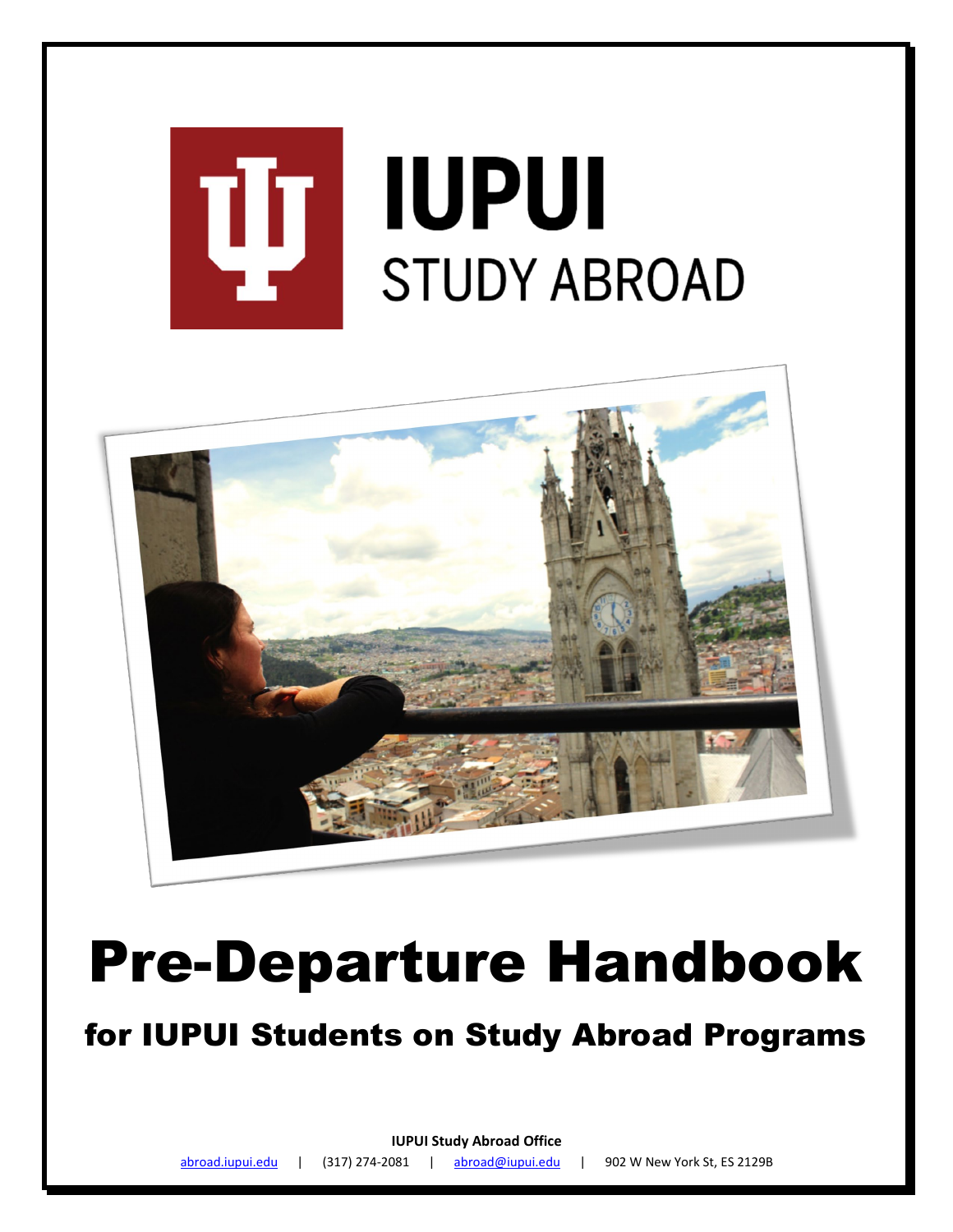# **Pre-Departure Handbook**

# for IUPUI Students on Study Abroad Programs

| <b>CONTENTS</b> |  |
|-----------------|--|
|                 |  |
|                 |  |
|                 |  |
|                 |  |
|                 |  |
|                 |  |
|                 |  |
|                 |  |
|                 |  |
|                 |  |
|                 |  |
|                 |  |
|                 |  |
|                 |  |
|                 |  |
|                 |  |
|                 |  |
|                 |  |
|                 |  |
|                 |  |
|                 |  |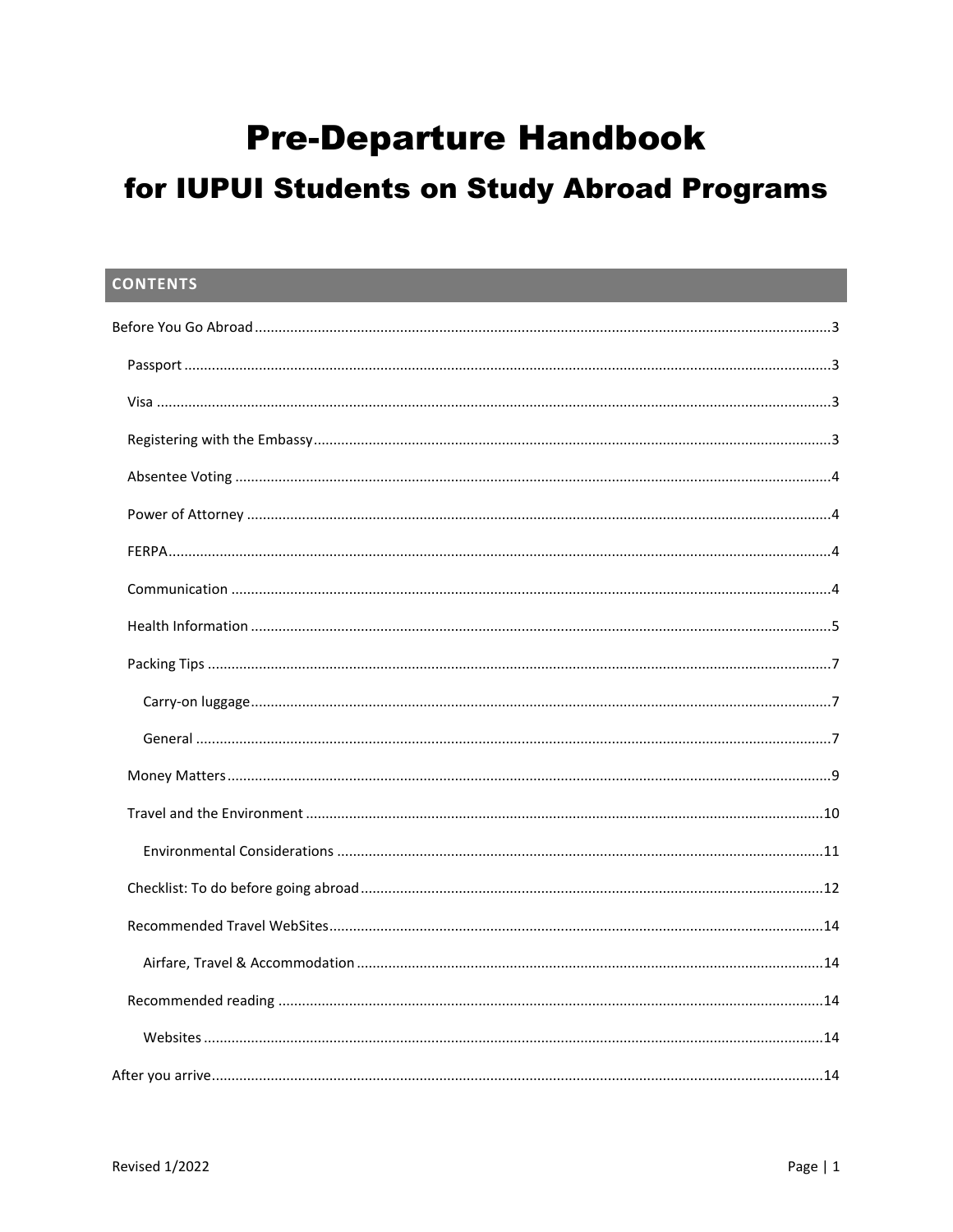| 12 Step Program for Dealing with Cross-cultural Tensions, Annoyances, and Misunderstandings While |  |
|---------------------------------------------------------------------------------------------------|--|
|                                                                                                   |  |
|                                                                                                   |  |
|                                                                                                   |  |
|                                                                                                   |  |
|                                                                                                   |  |
|                                                                                                   |  |
|                                                                                                   |  |
|                                                                                                   |  |
|                                                                                                   |  |
|                                                                                                   |  |
|                                                                                                   |  |
|                                                                                                   |  |
|                                                                                                   |  |
|                                                                                                   |  |
|                                                                                                   |  |
|                                                                                                   |  |
|                                                                                                   |  |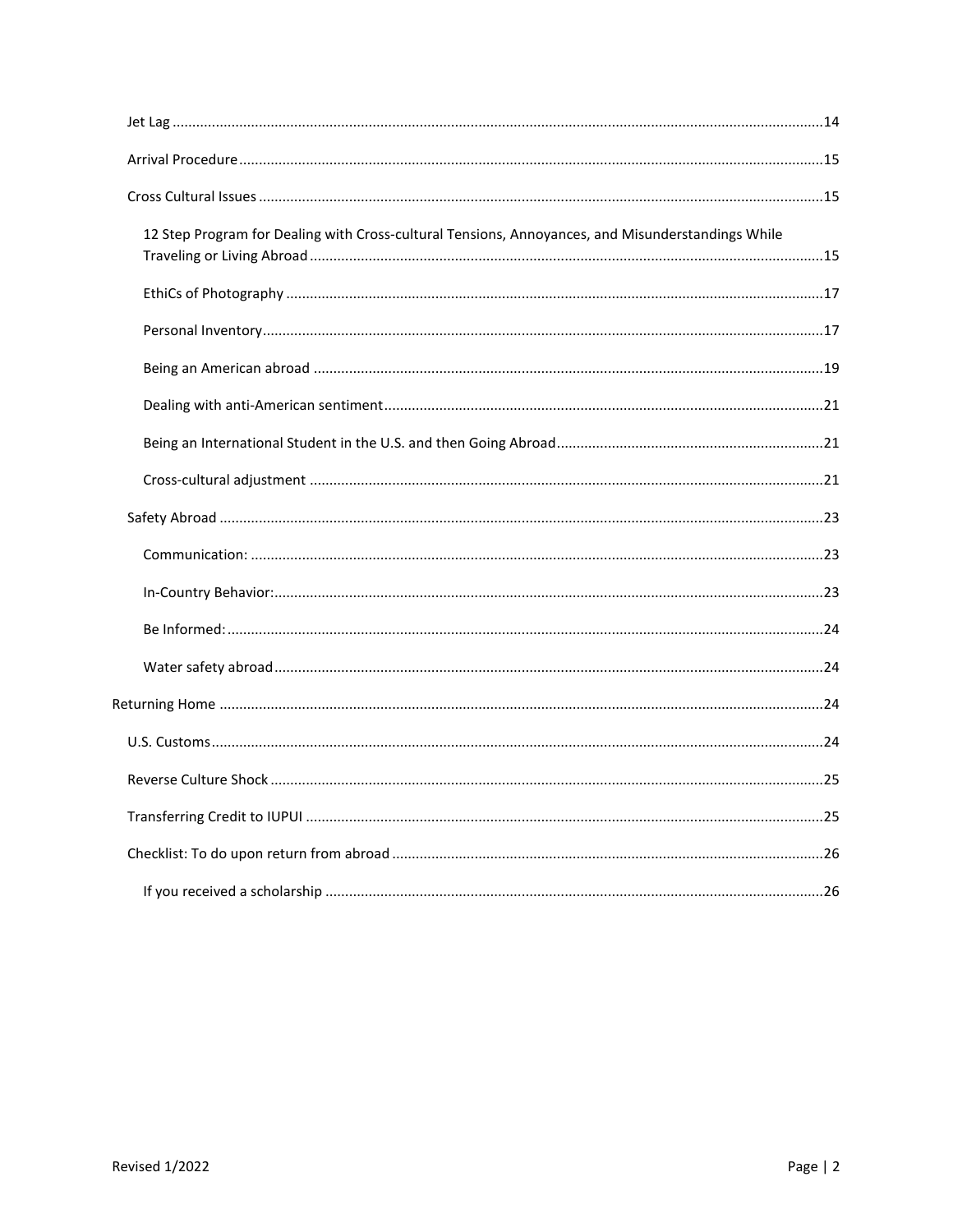# <span id="page-3-0"></span>**BEFORE YOU GO ABROAD**

# <span id="page-3-1"></span>PASSPORT

Your passport is your most important legal document while traveling overseas. If you already have a passport, make sure that it is still valid at least 6 months beyond your dates of international travel as some countries will not allow you to enter if your passport will expire within 6 months. You should renew your passport before you depart if your passport is going to expire within 6 months after returning to the U.S. You can apply for a U.S. passport at certain post offices. To search for a location nearest you, visit: [iafdb.travel.state.gov.](http://iafdb.travel.state.gov/)

The cost of a new U.S. passport book is \$145. To renew a U.S. passport book is \$110.

*Obtaining your passport may take 6-8 weeks, so do not wait until the last minute*. Once you have your passport, make two copies of the photograph page and any pages with current visas. Leave one copy with your family in the U.S. and take the other one with you. Keep your copy in a separate place from your original passport. The photocopy will make it much easier to replace a lost or stolen passport.

For more information on how to apply for a U.S. passport, please see the U.S. Department of State's website: https://travel.state.gov/content/travel/en/passports.html

Non-U.S. citizens should contact their country's embassy to learn how to renew their passport if it's nearing expiration.

*\*Be sure one of your parents or designated emergency contacts has a passport so they can go abroad in the event of an emergency.* 

*\*Confirm that your passport will be valid at least 6 months after your intended return to the U.S. Some counties will not allow you to enter if your passport is not valid 6 months after leaving their country.*

#### <span id="page-3-2"></span>VISA

To visit certain countries you will need a visa. A visa is a stamp or sticker placed in your passport by a foreign government that permits you to visit that country for a specific purpose and for a limited time. To understand the foreign entry requirements, contact the embassy of the country you're traveling to.

*\*If you plan to travel to other countries before or after your program, be sure you are aware of those countries' entry requirements (you may need another visa!).*

# <span id="page-3-3"></span>REGISTERING WITH THE EMBASSY

The Study Abroad Office requires study abroad participants who are U.S. Citizens to register their travel information with the U.S. Embassy in the country(ies) they are visiting before they leave. In the event of an emergency or an overseas disaster, the U.S. Embassy will be able to contact you and provide assistance.

Most IUPUI programs include a Travel Registration e-form in the iAbroad Pre-Departure process. U.S. Citizens register their travel using the Smart Traveler Enrollment Program (STEP). To learn more about STEP, go here: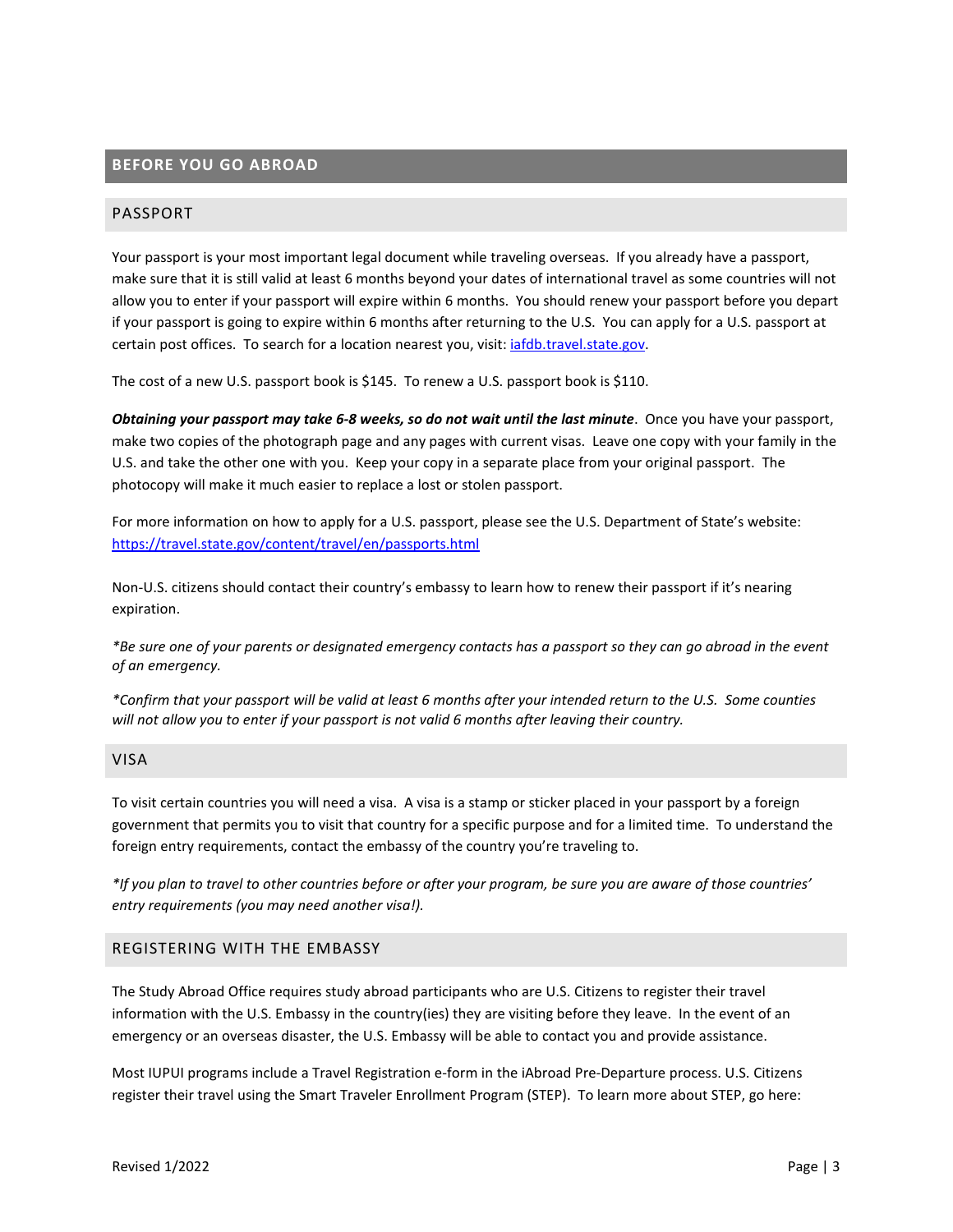https://step.state.gov/step/. Non-U.S. citizens are encouraged to register their travel information with the embassy of their home country in the country(ies) they're visiting.

#### <span id="page-4-0"></span>ABSENTEE VOTING

If you will be out of the country during an election, don't forget to make arrangements to vote absentee. The following website describes the process to do this: [www.in.gov/sos/elections/2402.htm.](http://www.in.gov/sos/elections/2402.htm) If you are a resident of Marion County, the office that can help you with this is:

Marion County Circuit Court Clerk 317-327-5100 200 East Washington, W122 Indianapolis, IN 46204

If you are a legal resident of another state, contact your state's election board to determine the procedure for voting while you are out of the country.

# <span id="page-4-1"></span>POWER OF ATTORNEY

You may want to consider giving a family member or trusted friend power of attorney while you are abroad. Power of attorney gives that designated person the power to act on your behalf in case a legal document requires your signature while you are away. Also, you might want to consider giving this person your permission to pay any bills that may be sent to you while you are away. Check with the student legal services office on your campus to obtain this document. You can also give someone power of attorney by simply writing what duties that person will be allowed to perform on your behalf and having the paper notarized.

#### <span id="page-4-2"></span>FERPA

FERPA (Family Educational Right to Privacy Act) is a federal act that keeps student information from schools and universities private from *everyone* except the individual. If you would like to have someone help you manage your IUPUI account while you are abroad, you may authorize a third-party to have access to your account. This can be done through One.IU. Additionally, if you would like for the Study Abroad Office to share information with your family while you are gone, you may fill out the appropriate form granting this permission on IUPUI's Registrar page[: registrar.iupui.edu/third-party/](http://registrar.iupui.edu/third-party/)

# <span id="page-4-3"></span>COMMUNICATION

**Internet calling/messaging:** Generally, this is the easiest and least expensive way to communicate with people at home and onsite while you are abroad. There are many different applications you can use on a smartphone, tablet, laptop, or computer. The one drawback is that this will depend on your access to a strong, consistent high-speed internet or Wi-Fi connection. If you do have such access, consider using the following apps:

Skype – [www.skype.com](http://www.skype.com/) Google Hangouts – <http://hangouts.google.com/> WhatsApp - [www.whatsapp.com](http://www.whatsapp.com/) Viber – [www.viber.com](http://www.viber.com/)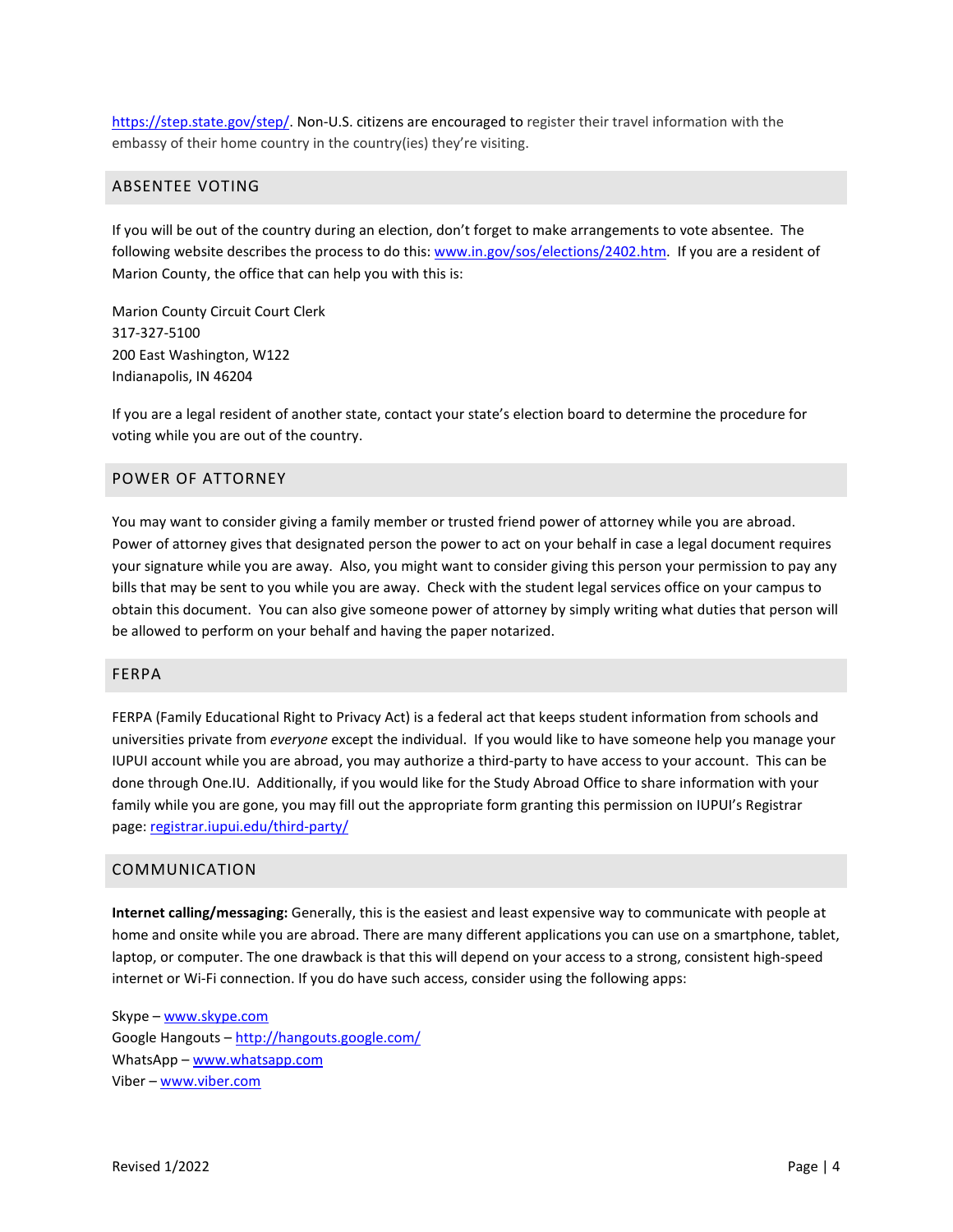**Smartphones/cell phones:** Taking your current cell phone abroad is the most convenient way to communicate, but international calling, messaging, and data plans may be expensive. Verify with your cell phone provider that your phone will work abroad and ask about the cost of international plans. If you don't have an international data plan, keep your smartphone in airplane mode or Wi-Fi only mode to avoid extreme overseas data charges.

A cheaper alternative could be to replace your SIM card and purchase a pay-as-you-go plan once you arrive abroad. Foreign SIM cards will only work in "unlocked" phones – many newer phones can be bought unlocked, and older phones can be unlocked by your cell phone provider – check with your provider for details. If you replace your SIM card abroad, don't lose your original SIM card!

Another option is to buy an affordable local cell phone at your destination with a pay-as-you-go plan – just remember to recycle the phone properly when you're done using it.

UITS STONGLY recommends stopping by their office before you leave to get a **DUO TOKEN** set up to your university account. This will allow you to access the IU platform while abroad. You can stop by UITS walk-in support locations on campus with our photo ID to obtain a token.

# <span id="page-5-0"></span>HEALTH INFORMATION

**Insurance:** Health insurance, including medical evacuation and repatriation, is mandatory for any person that wishes to go abroad on an IUPUI study abroad program, regardless of length. Students on programs administered by Indiana University (including IUPUI) will purchase the plan arranged by the Office of Overseas Study at IUB through GeoBlue. The cost is about \$33.00 per month. In most cases, the Study Abroad Office will purchase the plan on your behalf and provide you with an insurance card.

Remember, you must pay the physician or hospital at the time of treatment. After you have paid your medical bill you may submit a claim for reimbursement from GeoBlue. It is therefore extremely important that you have emergency funds to temporarily cover these medical bills until you are reimbursed by GeoBlue.

GeoBlue provides an app that may assist you with the process of seeking medical care abroad. Once you receive the insurance card from the Study Abroad Office, you can register your account with GeoBlue and download to app to your smartphone. The app allows you to check availability of different medications in your destination, search for a doctor or facility, translate documents, and file your claim online.

If you are not participating in an IUPUI Study Abroad Program you will not be able to purchase insurance through the IUPUI Study Abroad Office. To learn what to look for in your existing health insurance plan, and to shop additional coverage, visit:<https://travel.state.gov/content/passports/en/go/health/insurance-providers.html>

**Medical and Dental Check-Ups:** Before you leave for you experience abroad, it is recommended that you have a thorough medical and dental exam. Make sure your medical and dental records are up-to-date and bring a copy of them with you abroad.

**Medications:** It is recommended that you take a supply of over-the-counter medications that you normally use in case of headaches, allergies, or colds. It can be difficult to select medication labeled in a foreign language and you may not find the brands you are used to using. KEEP ALL MEDICATIONS IN THEIR ORIGINAL CONTAINERS. If you are taking medications that require a prescription, it is recommended that you carry a copy of that prescription, written with the generic drug name, with you along with a doctor's note explaining the purpose of the medication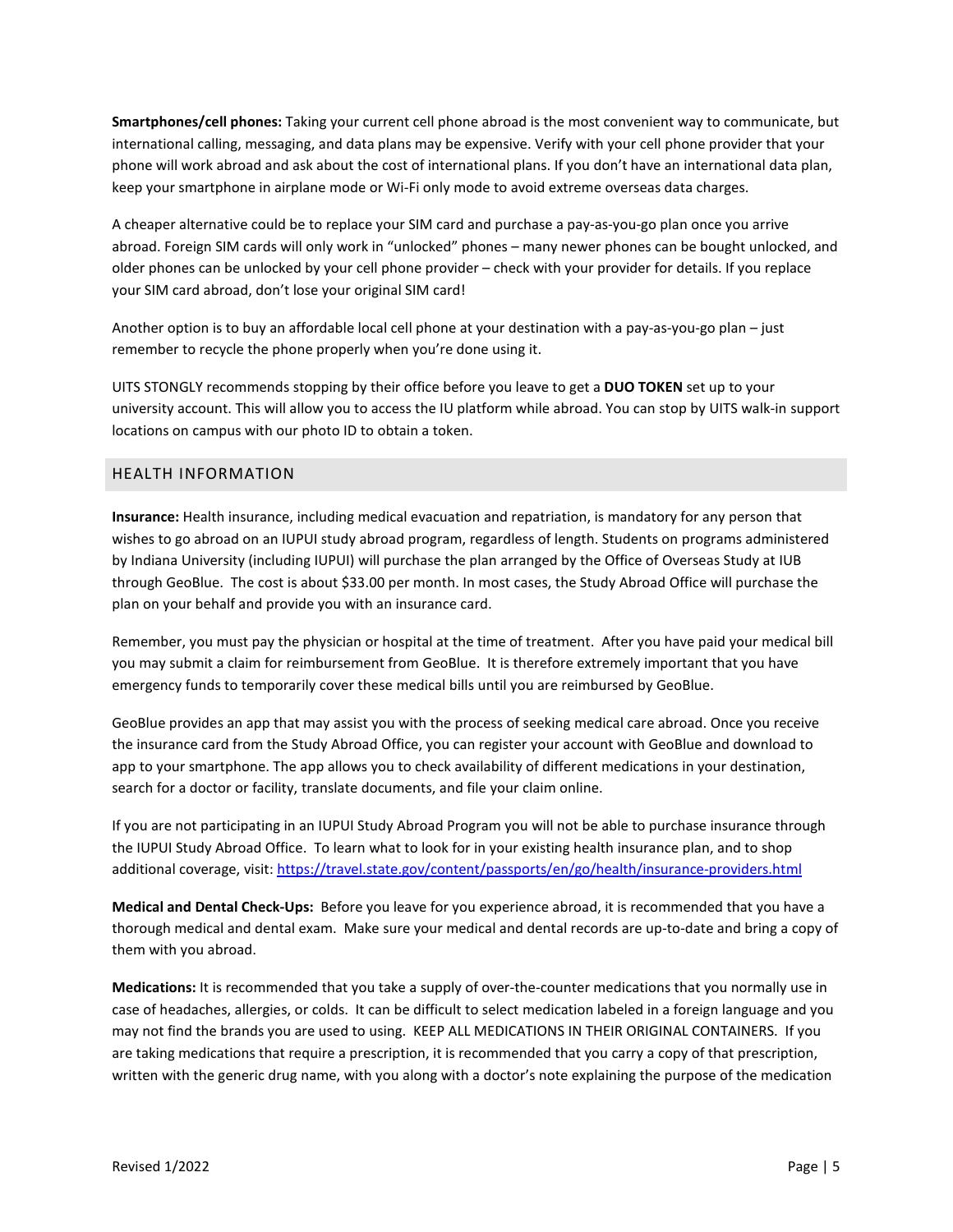to pass through customs. AGAIN, KEEP ALL MEDICATIONS IN THEIR ORIGINAL CONTAINERS. Make sure you bring a large enough supply of medication for the amount of time you will spend abroad.

Note that in some countries, drugs which are considered controlled substances are illegal or difficult to obtain. If you plan to take such medications (e.g. pain pills, ADHD medication, etc) abroad with you, check the legality of these medications with the International Narcotics Control Board and/or the Embassy of your destination country(ies). You can access many countries' regulations here: [http://www.incb.org/incb/en/travellers/country](http://www.incb.org/incb/en/travellers/country-regulations.html)[regulations.html](http://www.incb.org/incb/en/travellers/country-regulations.html)

**Immunizations:** Before you leave the country, you must check that you are up-to-date with all of your vaccinations. Ideally you will want to get all of your vaccinations at least four weeks before departure as some immunizations require a series of inoculations spanned over a few weeks' time period. Certain destinations require specific immunizations. You may have to provide proof of immunizations upon arrival. Contact the embassy of the country you're planning to travel to for information on whether or not there are any vaccinations required to enter the country. If you are planning to travel to other countries before, during, or after your program, you should be aware of these countries' immunization requirements as well. Even if the country you are traveling to does not require immunizations, there might be some vaccinations that are recommended by the Center for Disease Control [\(https://wwwnc.cdc.gov/travel/destinations/list\)](https://wwwnc.cdc.gov/travel/destinations/list).

You can receive immunizations at Student Health Services in Coleman Hall 101, 317-274-8214. Also, you can call the Medical Diagnostics Center at University Hospital, 317-274-8660, to make an appointment. For a list of travel clinics throughout Indiana, visit[: www.in.gov/isdh/17199.htm.](http://www.in.gov/isdh/17199.htm)

In order to keep track of your immunizations you may purchase an International Certificate of Vaccination. You may be able to obtain one at the clinic that provides the immunizations. To purchase an international certificate of vaccination, see the US government bookstore a[t bookstore.gpo.gov.](http://bookstore.gpo.gov/)

**Sexual Health Abroad:** If you are sexually active, use a condom. Take a supply with you. It may take time to develop the language skills and confidence to purchase condoms in a new culture and in some countries the manufacture and storage of condoms cannot be trusted. Condoms can reduce the risk of acquiring the HIV virus/STDs, but they DO NOT eliminate that risk.

Laws, cultural norms, risks, and access to reproductive health services vary country to country. Norms surrounding consent may also vary. You should exercise a greater degree of caution if you choose to be sexually active while abroad.

**Medical Care Abroad:** If you need medical care overseas, ask your program administration for recommended physicians, hospitals, and dentists. Make clear that you expect high standards of hygiene. If you are traveling independently, the embassy or consulates in the country in which you are traveling may be able to provide information on medical providers.

**Blood Transfusions and Injections:** Many countries such as the U.S. and parts of Europe have mandatory screening of donated blood for the HIV virus, but not all do. Therefore, it is recommended that you avoid blood transfusions unless they are absolutely necessary.

\*Visit the Center for Disease Control and Prevention website [\(www.cdc.gov\)](http://www.cdc.gov/) for health information specific to the country(ies) you will be traveling to.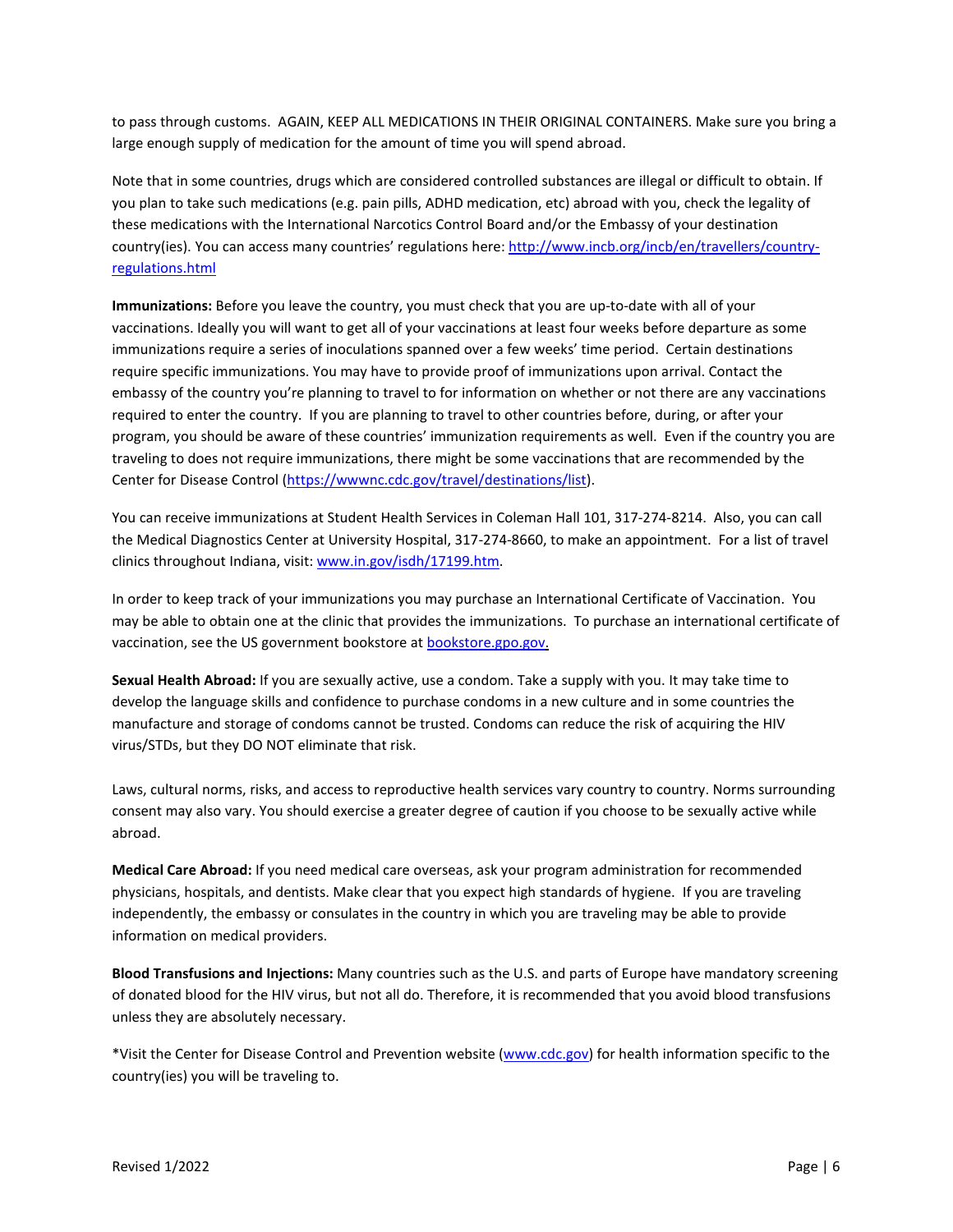# <span id="page-7-1"></span><span id="page-7-0"></span>PACKING TIPS

# CARRY-ON LUGGAGE

- Remember not to pack any sharp metal objects in your carry-on bag.
- Keep all your official documents and medication in your handbag or carry-on.
- Pack a change of clothing and toiletry essentials (3oz or smaller) in your carry-on in case your flight is delayed or your checked luggage does not arrive with your flight.
- For information on regulations regarding the maximum weight and size of a carry-on, check on your carrier's website for the latest restrictions.
- For detailed information of what you can and can't carry-on, visit the TSA website: [www.tsa.gov/travelers/airtravel/prohibited/permitted-prohibited-items.shtm](http://www.tsa.gov/travelers/airtravel/prohibited/permitted-prohibited-items.shtm)

# <span id="page-7-2"></span>GENERAL

- Pack light. You will be amazed how much you really don't need when you are traveling. Remember, you are the one who will be carrying everything. Pack your bags and carry them around the block and up and down stairs. If it proves to be too difficult, lighten your load! Also, keep in mind that, for many international flights, you are allowed to check only one piece of luggage free of charge. Airlines have restrictions for the weight of each piece of luggage so it is a good idea to check before you pack.
- Many airlines charge passengers a fee for both their first and second checked bags. For more information about these fees visit[: www.gsa.gov/portal/content/103882](http://www.gsa.gov/portal/content/103882)
- If you are taking more than one piece of luggage, try to divide what you are taking into the two bags in case one piece gets lost or stolen.
- Keep copies of your passport and visa pages in several locations. Having a copy will greatly facilitate getting a replacement if it is lost or stolen.
- Keep a list of ALL documents you take with you, including their numbers, such as credit cards, health insurance documents, travelers checks, driver's license, etc. (See Important Documents Numbers List inside this booklet.)
- Be aware of the Customs regulations in your host country as well as in the U.S. See the U.S. Department of State website for more information[: https://travel.state.gov/content/passports/en/go/customs.html](https://travel.state.gov/content/passports/en/go/customs.html)
- Make sure that all of your luggage has your name and phone number on it and that it is easily identifiable (tie on a colored ribbon or tag). Doing this will make it easier to find it at baggage claim and for the customer service in case a piece is lost or stolen. Put your name and phone number on the INSIDE and OUTSIDE.
- BRING COPIES OF ALL PRESCRIPTIONS IN GENERIC FORM, including glasses or contacts and medications.
- BRING PRESCRIPTION MEDICATIONS IN THEIR ORIGINAL CONTAINTERS AND GENERIC FORM bring enough to last for your stay if possible. However, many U.S. prescription plans won't allow you to easily purchase medications for multiple months. Also, some countries only allow you to being in a certain amount of prescription medication without requiring a doctor's note. You should check on this as soon as possible.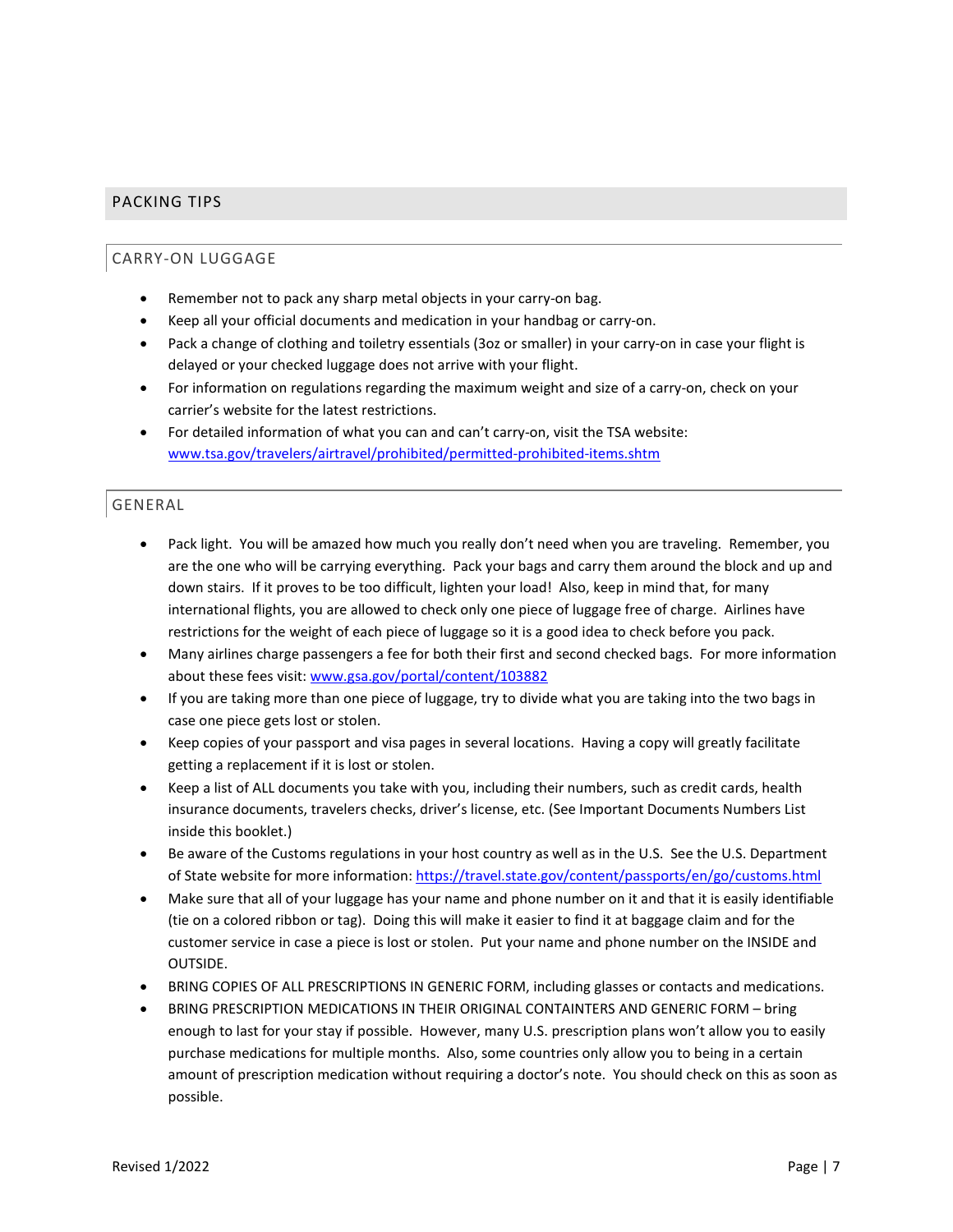- Be aware of the local weather and pack accordingly. Visi[t www.weather.com](http://www.weather.com/) to get an idea of what the weather is like in the area you are traveling.
- Take clothing that can be easily layered and that you can mix and match. Also consider packing items that dry quickly and do not wrinkle easily. Choose items that you can mix and match. This will cut down on energy used to both wash your clothes and transport them on the plane.
- Make sure the clothing you pack is culturally acceptable in your destination(s). For example, while visiting many churches in Italy you must cover your shoulders. Many other countries will expect more modest clothing than in the U.S.
- Think of all the potential situations you will be in during your time abroad and pack clothing appropriate for each setting – informal, formal, business casual, sport, etc.
- Consider taking an empty duffle or backpack; for longer programs, these can be handy for short weekend trips.
- If you are staying with a host family, it's a good idea to bring a small gift as a token of appreciation, such as a souvenir representing the US/your home country, Indiana/your home state, or IUPUI.
- When purchasing souvenir items to bring home, choose small, locally made, sustainable items that are earth friendly and easy to pack.

The following is a list of packing suggestions. You may not need every item listed, depending on your destination and the activities included in your program. Speak to your program leader to better understand your specific packing needs based on your host location.

#### **Clothing:**

- Dressy jacket
- Shirts/blouses/tops
- Trousers/skirts/shorts
- Swimsuit and coverup
- Sweater or cardigan
- Rainwear (umbrella, jacket, boots)
- Jacket or coat
- Socks
- Undergarments
- Long underwear
- Scarf, hairband, bandanna
- Gloves or mittens
- Sun hat or visor
- Dressy shoes
- Walking shoes/boots
- Flip-flops, sandals, slippers
- Belt

# **Bags/luggage:**

- Medium-sized shoulder bag
- Small bag/purse
- Lightweight duffel bag/laundry bag
- Luggage locks (TSA-approved)
- Ziploc bags
- Trash bags

#### **Cleaning/Laundry Supplies:**

- Sink stopper
- Detergent/spot remover
- Clothesline and clips

# **Hygiene/Health:**

- Toilet paper, antibacterial wipes
- Water purifier
- Pain reliever, diarrhea treatment, infection treatment
- Insect repellent, mosquito net
- Sunscreen, lip balm
- Bandages
- Menstrual supplies
- Contraceptives and prophylactics
- Vitamins, medications
- Reusable water bottle
- Glasses, sunglasses, contact lenses/solution
- Ear plugs, eye mask (for sleeping)

# **Toiletries**

- Toothbrush, toothpaste, floss
- Razor, blades, shaving cream/oil (not packed in carry on)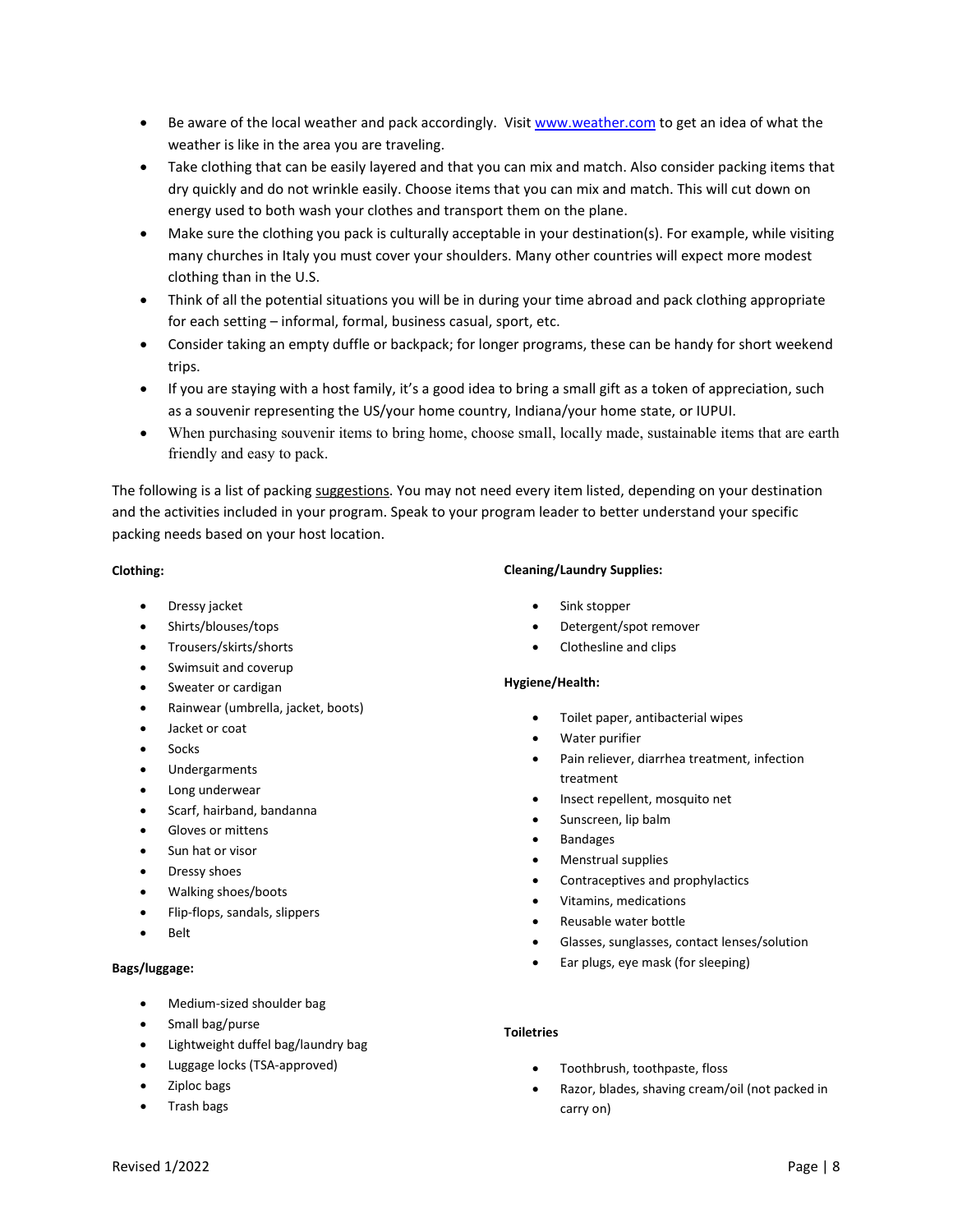- Comb, hairbrush
- Shampoo, conditioner, hair product
- Soap/body wash
- **Deodorant**
- Nail clippers
- Plastic mirror
- Washcloth/towel
- Hair dryer

#### **Documents:**

- Passports, visas
- Vaccination certificates
- Health insurance card
- Travel tickets
- ATM & credit cards (with PIN numbers)
- Prescription & doctor's note
- Copies of all-important documents
- Plug/power cord adapters
- Cell phone, charger
- Solar charger pack
- Laptop/tablet, charger
- Alarm clock
- **Batteries**
- Camera

#### **Miscellaneous:**

- Reusable shopping bags
- Pens, pencils, small notebook
- Maps, guidebooks, phrasebooks
- Books/reading material
- Small scissors (not packed in carry on)
- Re-usable utensils
- Compass, whistle, small flashlight
- Travel pillow (inflatable)
- Hostel sheet bag/sleeping bag
- Safety pins, rubber bands, cord
- Sewing kit
- Duct tape

#### **Electronics**:

# <span id="page-9-0"></span>MONEY MATTERS

**Cash Flow:** Determining the amount of money you will need during your stay abroad can be difficult, especially if you are a first-time traveler. Different countries have different standards of living based on their economies. First, try to find out the cost of living expenses in the country that you are visiting, such as transportation fares, rent, products, etc. *Ask for advice from your program director* and from students who have been through the same program or been in the same country. Finally, it is recommended that you take *20% more* than what you think you will need as it will help you in unexpected situations such as lost or stolen money or items. **While the IUPUI Study Abroad Office seeks to minimize any such impact on students, program participants should be prepared to cover unanticipated expenses that may come up during travel due to such incidents as canceled flights, missed flights connections, itinerary changes, etc.** 

**Currency Exchange:** You should avoid carrying large amounts of cash with you. It is a good idea to exchange \$100 - \$200 dollars of the foreign currency before you leave so you have some on hand upon arrival. You can exchange U.S. currency at most international airports, Bureau de Change kiosks usually offer the worst rates and banks tend to offer the best rates. To view current exchange rates visit, [www.xe.com/ucc.](http://www.xe.com/ucc/)

**Debit Card:** In many countries today, you can use your debit ATM card at banks and withdraw cash in the local currency. Make sure that you have a PIN number before you leave home. Usually you will get a good exchange rate. You will be limited in the amount that can be withdrawn per day. Students going to nontraditional locations should consult a travel guide or their bank for specific information about access to your account in the host country. You should also inform your bank that you will be traveling. Banks may become alarmed when they notice foreign activity on your account and may freeze your funds until they can ensure that it is you who is withdrawing the money.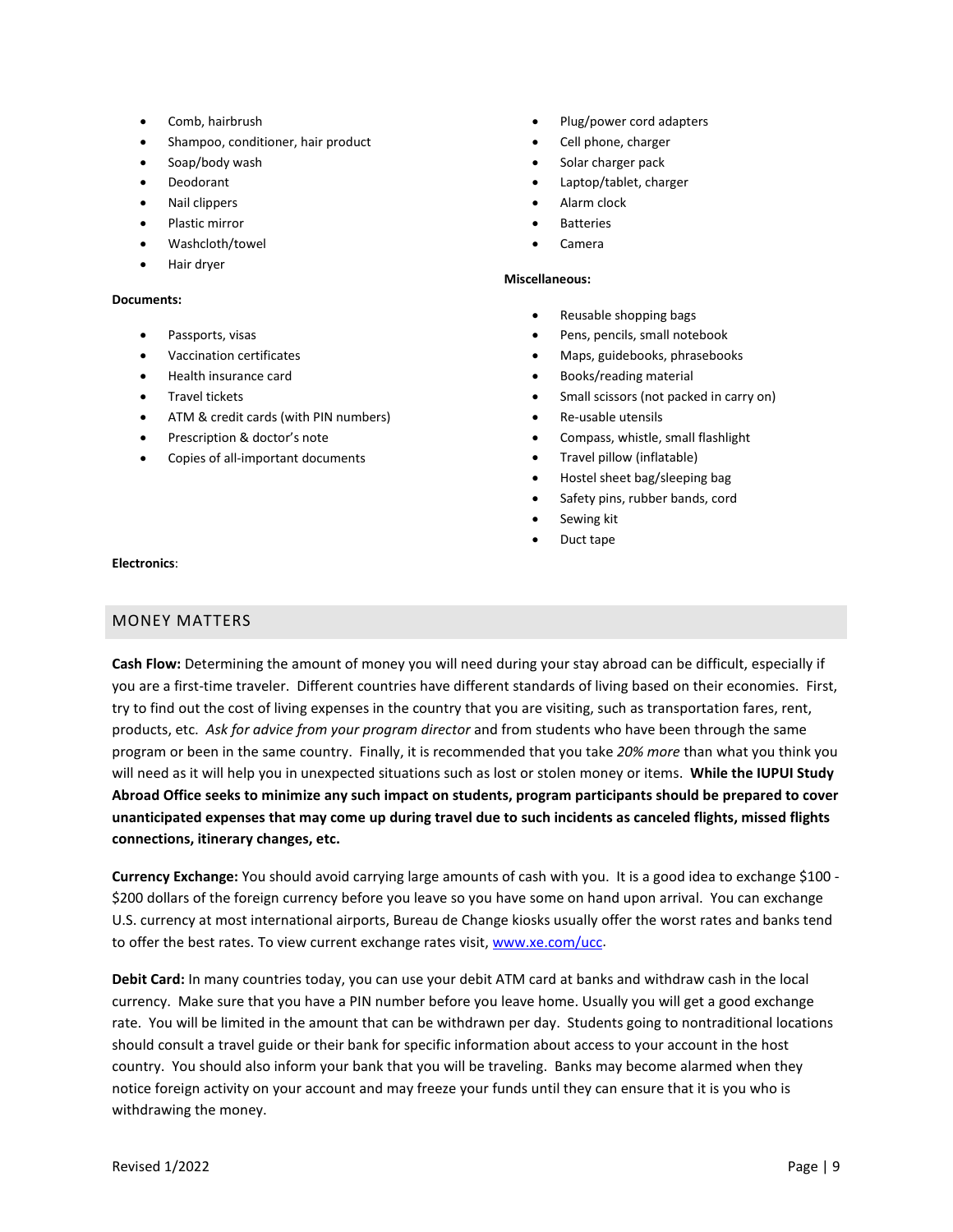**Credit Cards:** Most major credit cards are accepted abroad. Check with your credit card company to see if they charge a conversion fee for each purchase (usually 1-3% of the purchase price). More importantly, they serve as a safety net in case of unexpected financial needs. You should inform your credit card company that you will be traveling. Credit card companies may become alarmed when they notice foreign activity on your account and may freeze your card until they can ensure that it is you who is withdrawing the money. Students going to nontraditional locations should consult a travel guide or your credit card company for specific information about your credit card and your destination. MasterCard and Visa provide ATM locators online so that you can determine if this will be a convenient option for you.

- o MasterCard <https://www.mastercard.us/en-us/consumers/get-support/find-nearest-atm.html>
- o Visa [www.visa.com/atmlocator](http://www.visa.com/atmlocator)

**Chip and PIN:** Many countries now use a chip and PIN system for the credit and debit cards issued in their countries. It is a new, more secure way of paying with credit or debit cards. Instead of using your signature to verify payments, you will be asked to enter a four-digit Personal Identification Number (PIN) known only to you.

Many US banks and credit card companies have started issuing debit and credit cards with chips. Note that your PIN to use these won't be set up automatically – you have to set up the PIN. To do so, contact your bank or credit card company. In many cases, these cards will not work abroad without the PIN set up.

**Wiring Money:** *[Western Union](http://www.westernunion.com/)* provides international service and allows you to receive money at a foreign bank or post office directly from your family in only a couple of days. *[MoneyGram](http://www.moneygram.com/index.htm)* is another way of wiring money. You can visit a MoneyGram agent location (such as some Wal-Marts) and send money to banks all over the world. You can also send money online.

# <span id="page-10-0"></span>TRAVEL AND THE ENVIRONMENT

Anytime we jump into a plane, car or train carbon is being used to move us around. There is increasing attention around the world on the impact humans are having on the environment. When you study abroad your air travel produces a tremendous amount of greenhouse gas, contributing to global warming. **Carbon offsetting** can be a useful way of compensating for your travel by supporting projects that reduce an equivalent amount of emissions through renewable energy projects or reforestation. Though IUPUI does not directly facilitate carbon offsets for study abroad travel, students are encouraged to purchase offsets independently. You can offset your flights in a variety of ways. Several airlines may already offset your flight miles, or provide an opportunity to do so when you book your ticket. Educate yourself to find the best option both financial and environmentally! You can also explore other options through the **[United Nations carbon offset platform.](https://offset.climateneutralnow.org/)** This website offers a carbon calculator to better understand your current energy usage. We suggest that you use the calculator now before you travel, and then use it again upon your return to see if your awareness of your energy needs and habits has changed as a result of your experience abroad.

While we want you to go overseas and we think that the carbon cost of getting you out of the country is worth it, we encourage you to consider the responsibility that comes with this opportunity.

Study abroad students have a special opportunity to explore how people live in other countries. When you live in another country you will encounter many differences in how people go about their daily lives. If you are thoughtful in your exploration of these differences you may discover that many of them have a lower environmental impact. For instance, in many places public transportation is used by the majority of the population. In other places, the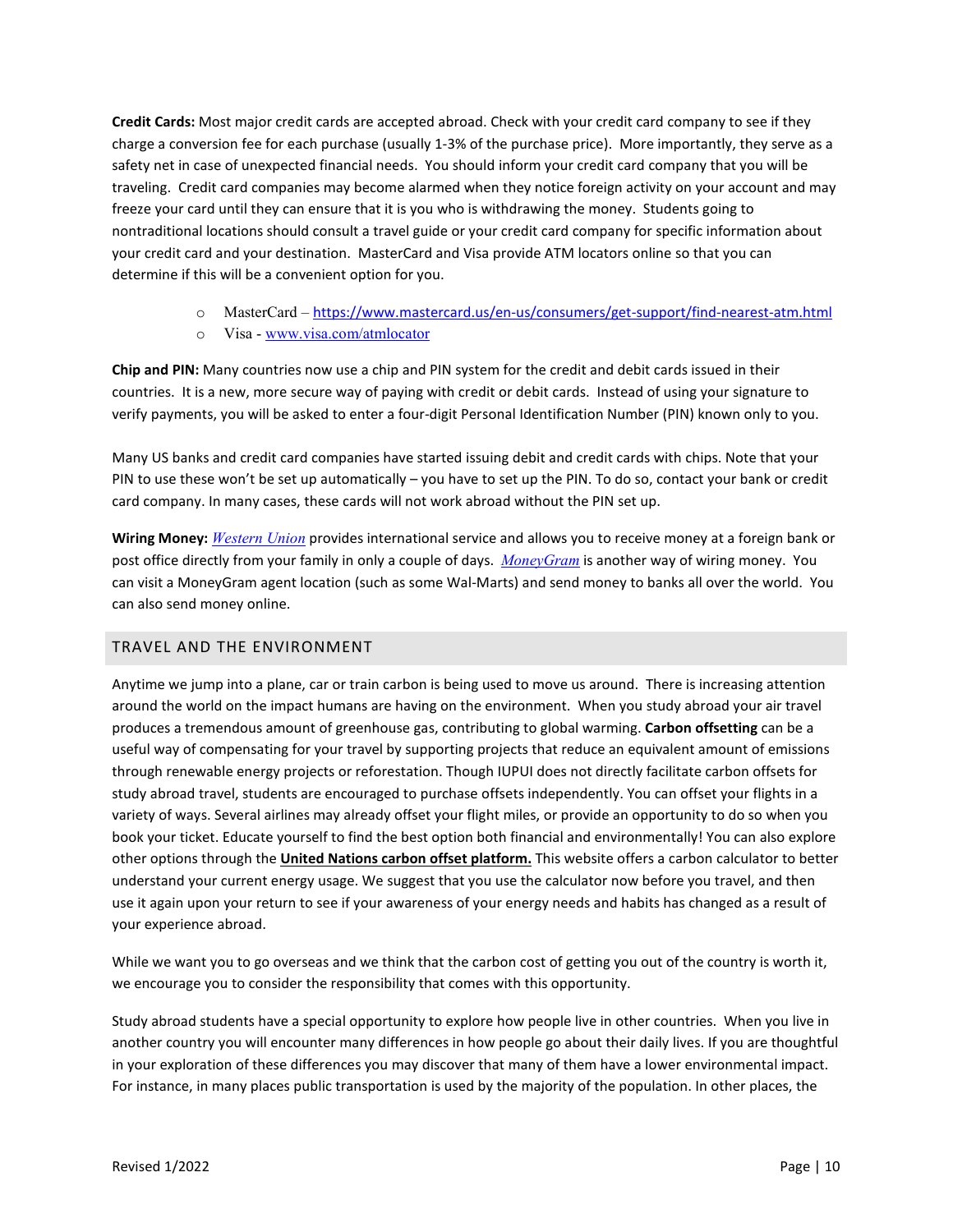majority of food consumed by the population is produced locally using organic methods. The use of disposable items varies considerably in other countries. You can explore all of these and more while you are abroad!

Some of what you see would be difficult to incorporate in your life once you return home but we encourage you to carefully consider changes you could make yourself and community. Some returned study abroad students have said that they were so moved by the more sustainable lifestyle they witnessed in their host country that they made significant changes to how they lived at home, so much so that the carbon savings from their new habits more than made up for the carbon invested to get them abroad.

Check out our [Green Travel Guide](https://sustainability.iupui.edu/resources/green-travel-guide.pdf) for more ways to travel responsibly. Also check out the list below for suggestions to get you started.

# <span id="page-11-0"></span>ENVIRONMENTAL CONSIDERATIONS

**Go vs Stay** – Reconsider unnecessary travel. Think through your travel needs and plan efficient routes. Can someone coming from the location bring something you need, can you schedule a video meeting with your professor or business partner, or can you wait until the next grocery trip to pick up the ingredient you forgot today?

**Minimize Flights** - Jets use a lot of fuel, but flying is a necessity to get to faraway destinations. Planes use the most fuel especially while taking off and landing, which is a great reason to plan for fewer layovers. 

**Carbon Offset** - Consider purchasing a carbon offset when you purchase your flight. Some airlines are including an offset as part of their business practice, while others are beginning to offer the opportunity to purchase an offset when you buy your ticket online. You can learn more about carbon offset and how to purchase it to cover your upcoming travel by visiting.

**Pack light** - planes use more fuel the more they weigh. You always need less than you pack, so think carefully. Pack with a color scheme so you can mix and match easily. Light weight clothes that dry quickly and can be layered are better choices.  Shoes take up a lot of packing space. Try to get by with two pair. If you can't easily carry your luggage by yourself you have too much!

**Travel with reusable containers -** Carry a reusable bag you can put into your purse or satchel will reduce plastic waste when you shop. Same for a reusable water bottle—just make sure to empty it before you go through airport security. Other items to pack are metal straw and bamboo cutlery.

**Use Public Transport and Your Feet** - Walk, bike, or use public transportation to get around whenever possible once arriving in your destination. This cuts down on gas usage, is healthier, and you get to know the location better. If you need to rent a car, choose a hybrid or fuel-efficient option.

**Shop and Eat Locally -** Not only is it a better way to get to know your destination, but it will help the environment and local economy by cutting down on food and goods transportation. Buy locally made (preferably handmade or locally grown) products, rather than those that have been imported, but be careful and don't buy anything made from endangered plants/animals, unsustainable hardwoods, or ancient artifacts. Not only is it wrong, but you probably won't be able to get them back through customs.

**Recycle** - Follow local recycling guidance and ask questions if you are not sure what can and cannot be recycled locally. If staying in student housing ask at the end of your stay if they collect items that can be used by future students, such as kitchenware, bedding, or consider donating unwanted clothes to a local charity to make room to take your new purchases home rather than buying another suitcase.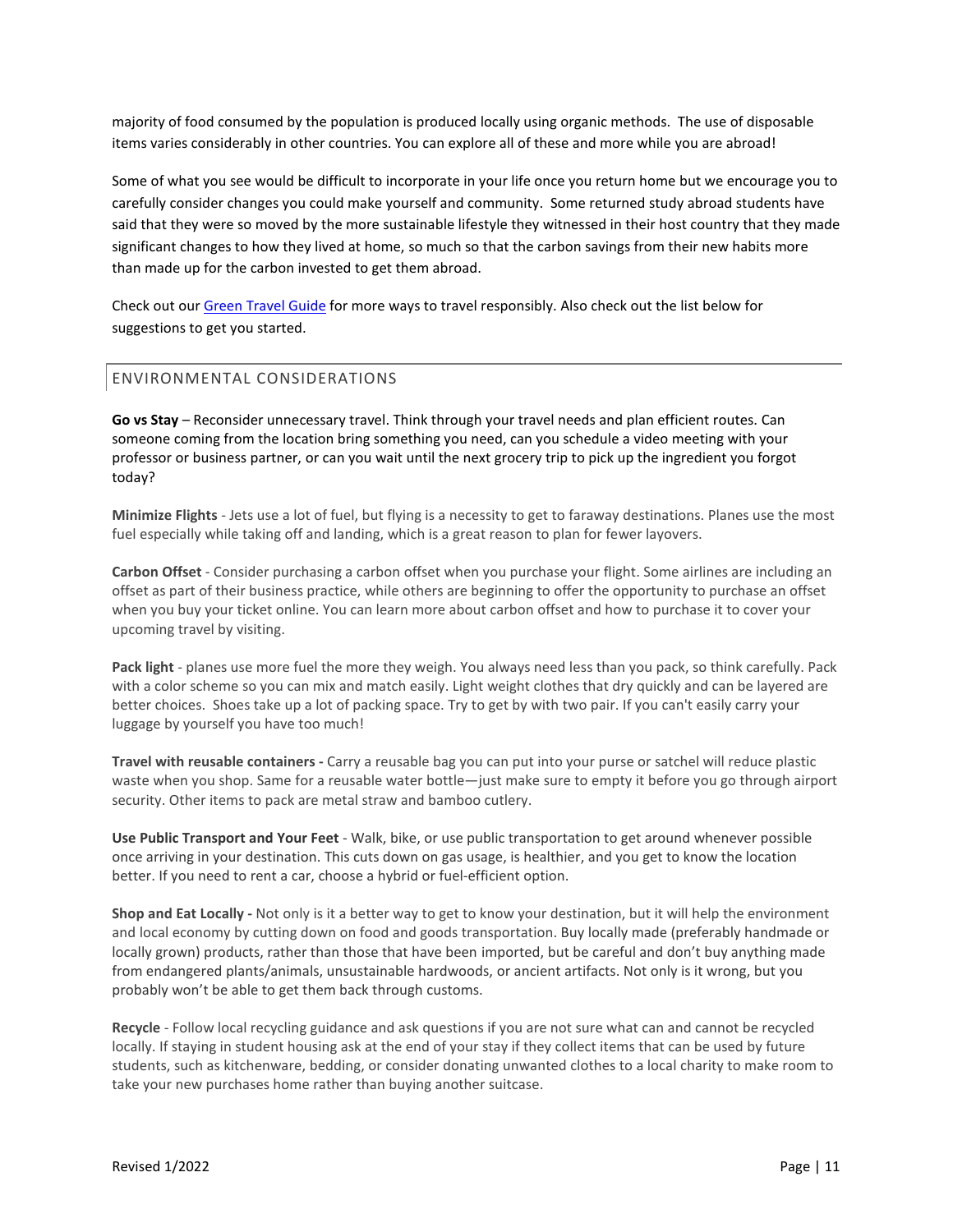**Hotels** - When booking your stay, look for a hotel that follows the [LEED](https://www.usgbc.org/leed) (Leadership in Energy and Environmental Design) guidelines and focuses on cutting down emissions by using low energy light bulbs and linen reuse programs, among other initiatives. Also, consider the following during your stay:

1. Leave the "Do Not Disturb" sign on the door of your room for the duration of your stay. This cuts down on chemical cleansing agents, electricity used in vacuuming, and the washing of bed linens. 

2. When out of the room, turn off lights, close curtains and adjust thermostat to save energy.

3. If you do opt for housekeeping, hang up your towels each day as a indication you do not want a fresh towel. 

4. If you need to wash your clothes, handwash them while you shower rather than using the hotel laundry service. 

5. Take any leftover soap, shampoo, or toothpaste with you. Unused portions are often thrown away, and you can reuse the plastic bottles in the future.

**Take action** -Travel can be inspiring, whether it leaves you wanting to help preserve a beautiful part of wilderness or help people across the world. Before you get swept back up in the busyness of life, donate to an organization or decide to volunteer your time to make a difference in your local community.

# <span id="page-12-0"></span>CHECKLIST: TO DO BEFORE GOING ABROAD

 $\sim$ Ensure that you have submitted all of the pre-departure forms in your iAbroad account, including any hardcopy forms to the Study Abroad Office.

**FRI** Provide your overseas contact information to a family member or friend who may need to contact you in case of an emergency.

55 Confirm that you have a passport that will be valid for at least 6 months after your intended return to the US.

E Check to see if a visa is required for entry into your destination country(ies). Acquire any necessary visas.

 $\overline{\mathcal{L}_{\mathcal{M}}}$ Check the U.S. Department of State's Students Abroad website for country specific information sheets, travel alerts, and travel warnings for the country(ies) to which you will be traveling: <https://travel.state.gov/content/studentsabroad/en.html>

п Check the Centers for Disease Control recommendations for travel to your destination(s).

 $\mathcal{E}^{\mathcal{E}}$ If there are recommended vaccinations or medications for your destination(s), visit a travel clinic to explore vaccination options.

- IUPUI Travel Clinic in Coleman Hal[lhttps://studentaffairs.iupui.edu/health/medical/location-hours.html](https://studentaffairs.iupui.edu/health/medical/location-hours.html)
- Travel clinics in Indiana:<http://www.in.gov/isdh/17199.htm>

П Find out whether your prescriptions are considered illegal in the country(ies) you will be traveling. Get a letter from your doctor listing your medications and explaining why you need them. Carry instructions for treating any allergies or other unique medical conditions you might have.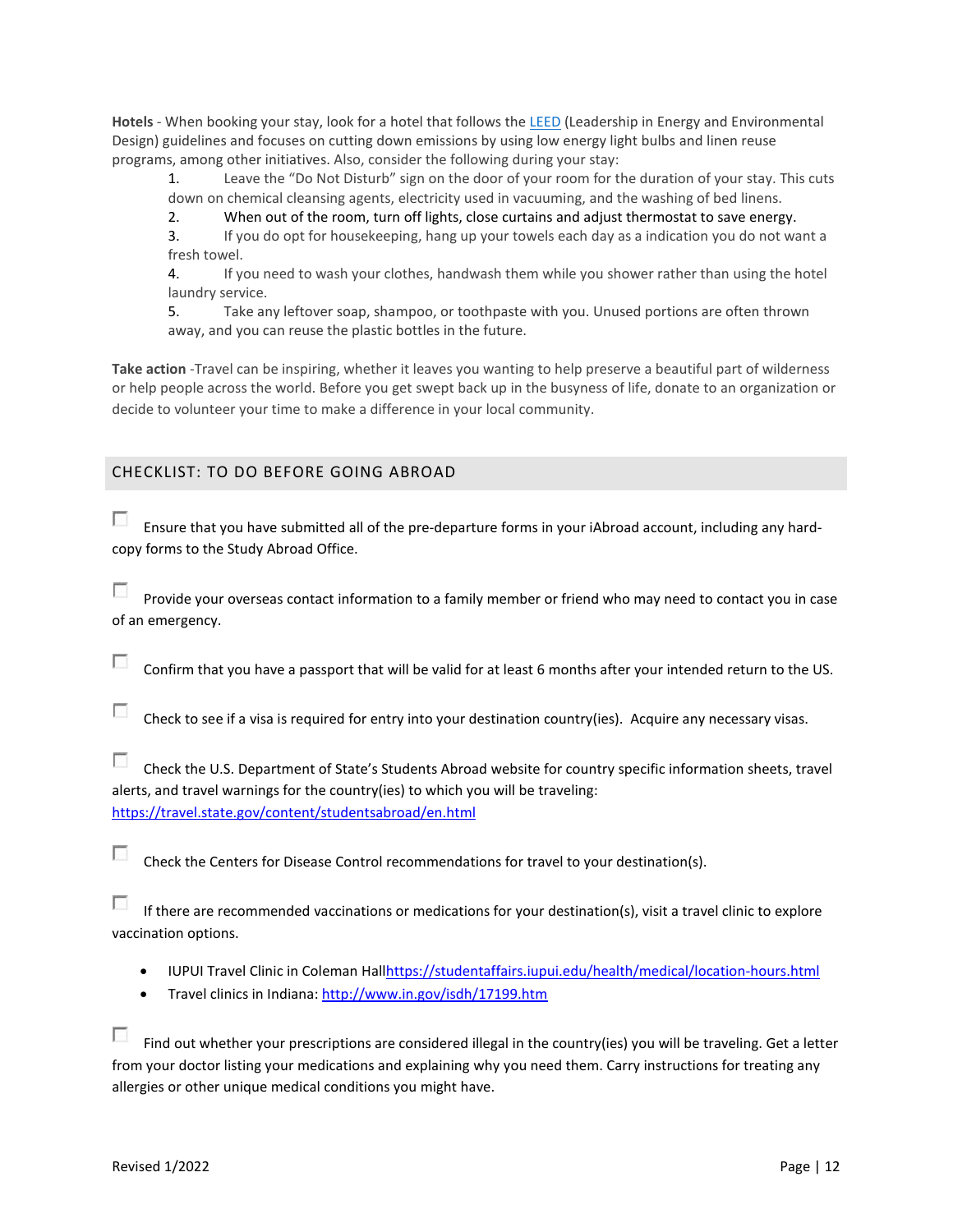5 Ensure that you have adequate insurance coverage for your time abroad. If you are participating in an IUPUI program, you will be required to purchase GeoBlue insurance. Insurance costs are paid by the individual traveler but may be included in your program fee. It's imperative that if you are not getting GeoBlue insurance though our office, your medical insurance covers the following:

*Medical Evacuation* – This insurance will cover expenses related to transferring you to a facility for medical care should you become sick or injured.

*Repatriation* – This insurance will cover expenses related to returning your remains to your home country should you die while abroad.

*Trip Interruption or Cancellation Insurance* – In addition to international medical insurance, which is required by IU, we strongly recommend you consider purchasing Cancel For Any Reason (CFAR)/Interrupt for Any Reason (IFAR) trip insurance as well. With travel cancellations and restrictions resulting from COVID-19 still a concern, it is important to consider your financial risk.

Trip insurance policies can reimburse you in the event that something goes wrong before or during your trip that prevents you from traveling or completing your program. Policies will typically cover non-refundable expenses that you have not yet used and may also provide coverage should you need to quarantine.

The price of trip insurance depends on your age, your total non-refundable travel costs, and the type of plan you purchase. You can expect to pay between 8% to 10% of your total non-refundable travel costs for a trip insurance policy. If you would like to learn more about trip insurance you can visit our website [here.](https://abroad.iupui.edu/departure/insurance.html)

**Co** Have a health and dental checkup before you travel.

F Inform your bank and credit card companies that you will be traveling abroad if you intend to use your ATM/Debit or credit cards abroad. Know the credit limits on all your credit cards as well as how to contact those companies from abroad.

55 Make sure that you will have access to funds in case you should need to make unexpected purchases (ex. cancelled flights, extra meals, etc.).

**Co** Make copies of the ID page of your passport and relevant visa pages. Leave a copy with a family member or friend in the US and take a copy with you, separate from your passport.

F Investigate the local conditions, laws, legal system, political landscape, weather, and culture of the country you're visiting.

5 Make sure your *covered* luggage tags are labeled with your information. Also, place your contact information *inside* each piece of luggage.

Đ. Familiarize yourself with the current TSA luggage guidelines for air travel at [www.tsa.gov](http://www.tsa.gov/) and find out how much luggage your airline will allow.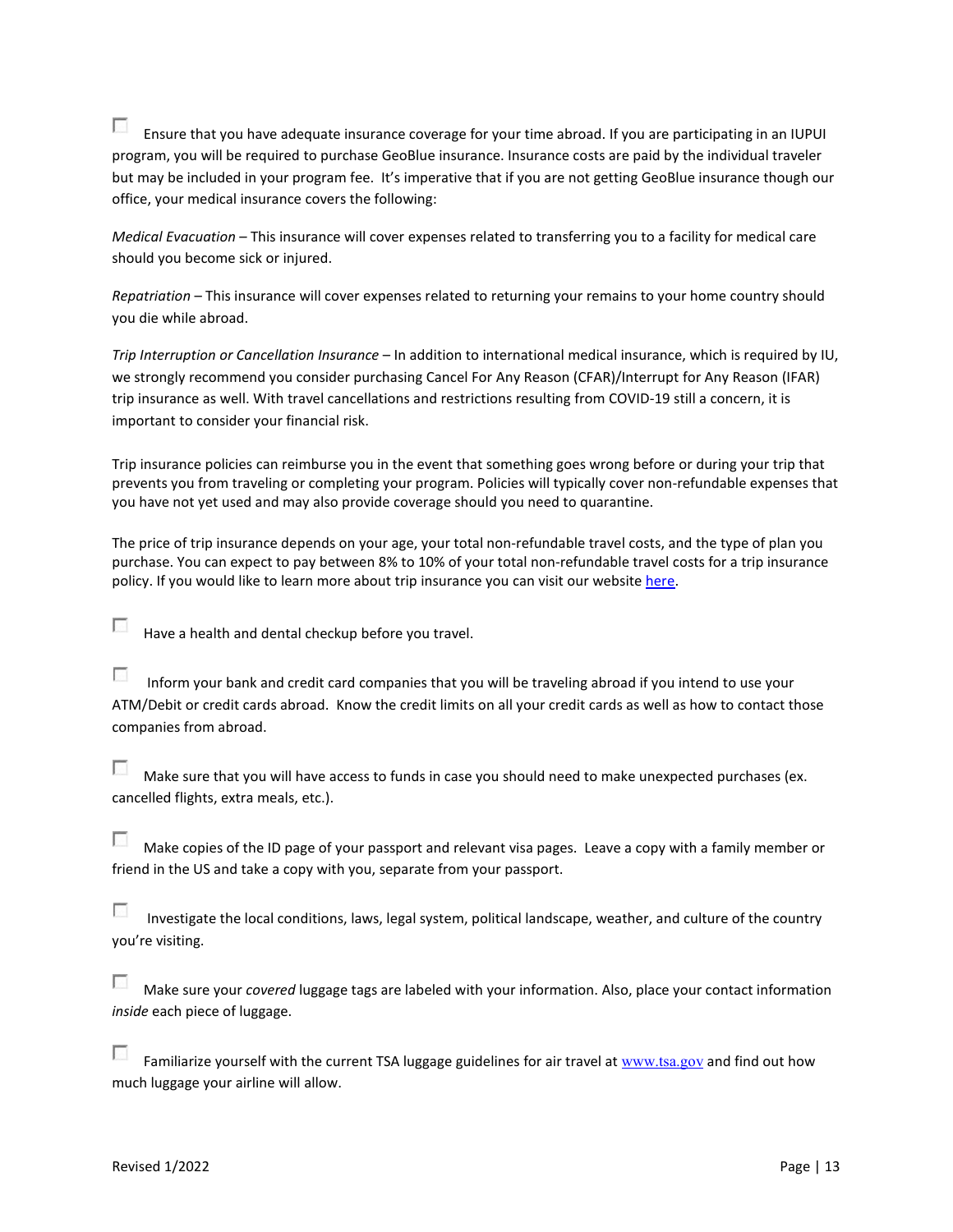- Confirm your flights with your airline and reserve seats.
- 53 Arrange for your bills to be paid while you are traveling.
- 55 Make arrangements for your mail delivery during your absence.

# <span id="page-14-1"></span><span id="page-14-0"></span>RECOMMENDED TRAVEL WEBSITES

#### AIRFARE, TRAVEL & ACCOMMODATION

- [www.farecompare.com](http://www.farecompare.com/) (when you're looking for a cheap international flight)
- [www.ryanair.com](http://www.ryanair.com/) (European low cost airline)
- [www.easyjet.com](http://www.easyjet.com/) (European low cost airline)
- [www.studentuniverse.com](http://www.studentuniverse.com/) (the largest online student travel agency)
- [www.travelcuts.com](http://www.travelcuts.com/) (cheap flights and accommodation)
- [www.statravel.com](http://www.statravel.com/) (student travel agency)
- [www.kayak.com](http://www.kayak.com/) (when you're looking for a flight or place to stay)
- [www.hostels.com](http://www.hostels.com/)
- [www.hotels.com](http://www.hotels.com/) (when you're looking for a place to stay)

#### <span id="page-14-3"></span><span id="page-14-2"></span>RECOMMENDED READING

#### WEBSITES

- World News: [www.wn.com](http://www.wn.com/)
- CNN: [www.cnn.com/WORLD/](http://www.cnn.com/WORLD/)
- BBC: [news.bbc.co.uk](http://news.bbc.co.uk/)

# <span id="page-14-4"></span>**AFTER YOU ARRIVE**

#### <span id="page-14-5"></span>JET LAG

Jet lag is caused by a combination of different factors, the biggest being a change in time zones. It can affect you physically, mentally, and emotionally. A physical symptom is swollen feet, a mental example would be disorientation, and an emotional symptom is anxiety. Drinking plenty of water while on board can help to alleviate physical and mental symptoms of jet lag. Other strategies for coping include: adjusting your bedtime to the new, local timetable as soon as possible, spending some time every day outdoors, setting your watch to local time, and eating on local time. Some travelers find that takin[g Melatonin](https://www.healthline.com/health/melatonin-for-jet-lag) can help speed your time adjustment. Check with your doctor first to see if Melatonin might be a good option during your travels.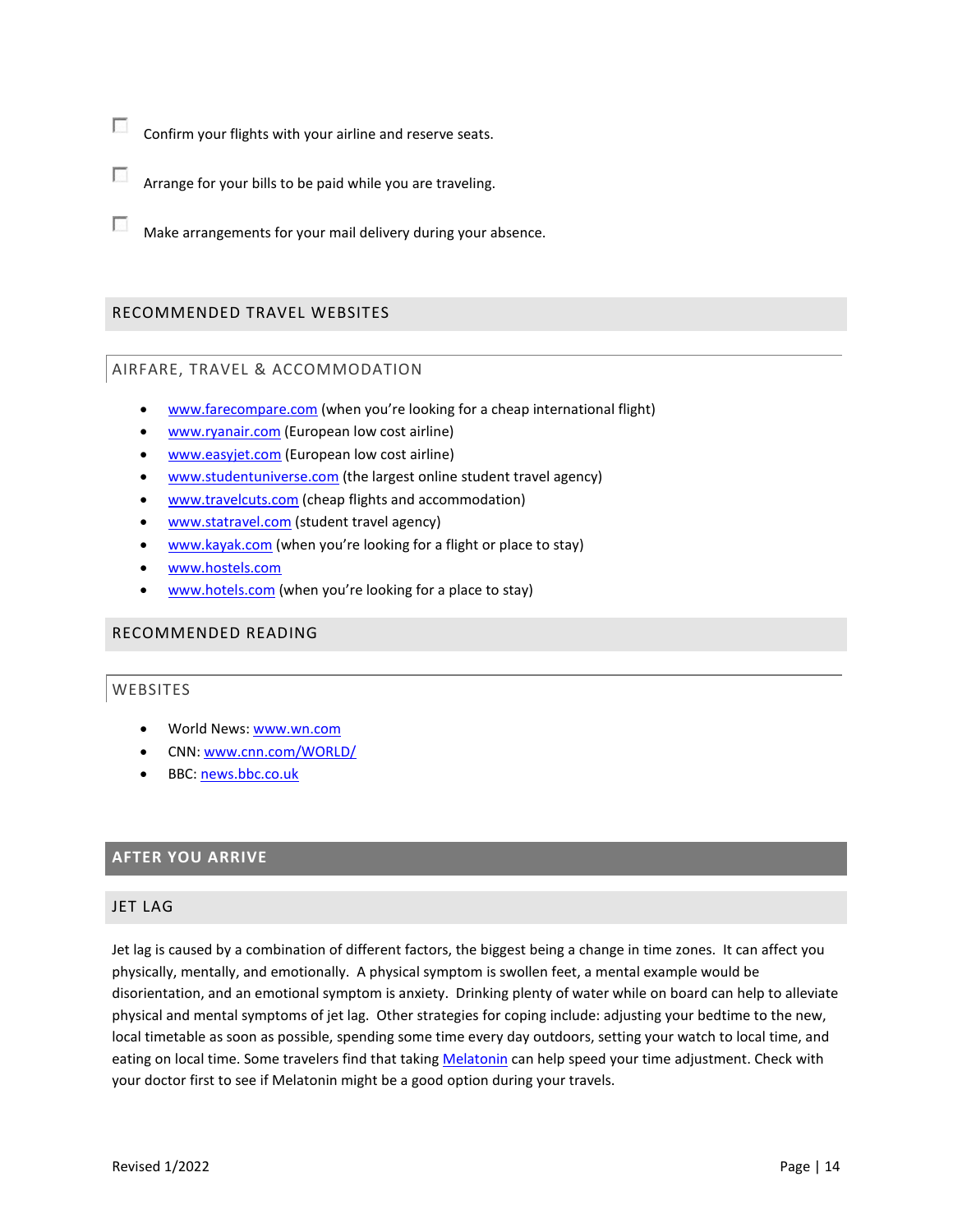# <span id="page-15-0"></span>ARRIVAL PROCEDURE

Upon arrival, you will have to go through Immigration before you can retrieve your luggage. You will have to show the Immigration Officer your passport, your visa and proof of immunization if required. The Immigration Officer might ask you additional questions regarding your stay. This can be quite intimidating but if you remain polite, serious and honest, you should not have any problems.

After your passport is stamped, you will be able to collect your luggage. You will then have to take it through the Customs checkpoint. If you properly fill out the Customs declaration form handed to you on the plane, you should not have any problems. However, Customs Officers can still ask you questions regarding the content of your luggage or proceed to a more thorough inspection. Respect the Customs regulations to avoid any problems. Searching of bags is quite common, so be prepared for this.

# <span id="page-15-1"></span>CROSS CULTURAL ISSUES

"Culture shock" is the term used to describe the disorientation that many students experience to some degree when spending an extended period of time in a new culture. It is a natural part of cultural adjustment. It usually sets in after the period of excitement from the newness of your host country is over. You may feel homesick and if you do, this is quite normal. If you feel this way for several weeks or feel depressed, you should consider talking to your program coordinator or someone who can help you work through the issues you are experiencing. Once you pass through culture shock, you may find you have a new appreciation for your host country. You will probably not accept everything, but you will feel more comfortable with yourself and the cultural differences you see around you.

# <span id="page-15-2"></span>12 STEP PROGRAM FOR DEALING WITH CROSS-CULTURAL TENSIONS, ANNOYANCES, AND MISUNDERSTANDINGS WHILE TRAVELING OR LIVING ABROAD

(Or how to process behaviors and beliefs that annoy or distress you in your host country – without lapsing into stereotypes or mischaracterizations.)

1. **Keep an open perspective**. Don't immediately condemn the action. Start from the premise that diversity is interesting, we grow when we learn about other ways of life, and most behaviors and beliefs make sense when examined in context. Open up to learning about things that take you into new cultural worlds.

2. **Develop a contextual (relativistic) understanding**. Attempt to see the behavior/belief within its context by learning about the political and economic frameworks (both local and global) that have shaped it, the meaning and impact it has for the people who do it or believe in it, and whether or not things might be changing.

3. **Engage in self-reflection**. Consider how your own position, national background, and beliefs are shaping the way you view the situation. Of equal importance, consider how your own actions or those of your nation have played into the situation you are trying to understand.

4. **Assess the degree of harm**. Ask yourself whether this belief/behavior really harms anyone; in other words whether it distresses you simply because it is different from what you know or because it is actually harmful on a serious level.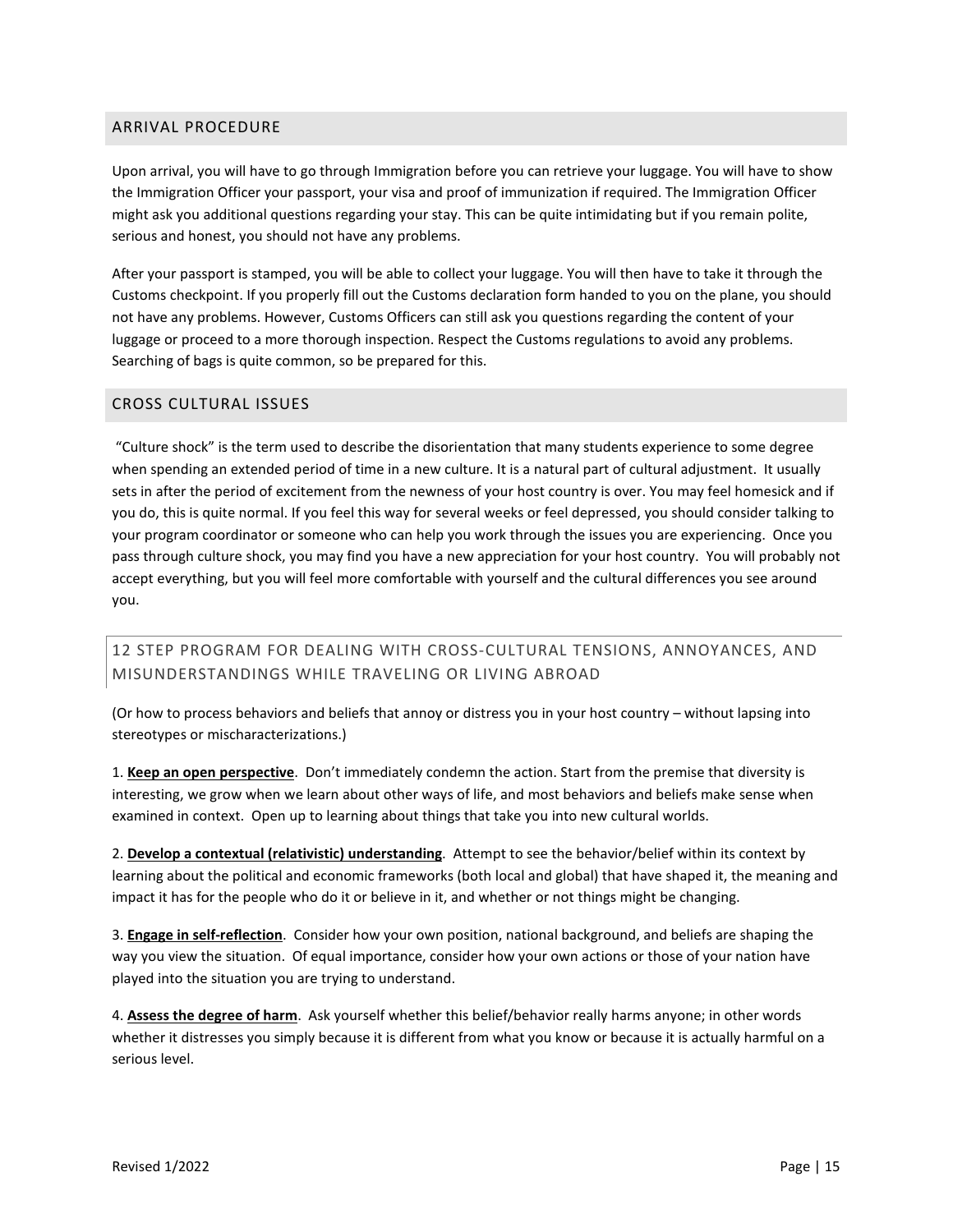5. **Avoid assumptions of cultural superiority**. Ask yourself if there are any behaviors/beliefs from your own country that might similarly shock or annoy people from another country.

6. **Avoid overgeneralization**. Do not generalize from the actions of one or two people to an entire society. Be careful to distinguish groups, social classes, and individuals within a society, recognizing that not everyone does the same thing. Do not let one or two negative traits lead you to condemn a society as a whole. Do not let the acts of a single individual stand for the whole community.

7. **Learn from your hosts**. Interact with the people of the country on a personal level, come to see life through their eyes, and hear their explanations. Ask questions and listen carefully to the answers. Learn the language, participate in local events, and let the bonds of friendship lead you to a deeper understanding. Recognize that wisdom comes in many shapes and from many sources.

8. **Try it, maybe you'll like it**. If you no longer view the behavior or belief as harmful, consider trying it yourself. Not only will you understand it better, you might actually enjoy it.

9. **Give things time**. Understanding another way of life is a multi-stage process. What is distressing at first may become second-nature to you later. Let the passage of time do its work.

10. **Recognize when you are stressed**. Consider how your own homesickness, loneliness, or travel fatigue may be aggravating the situation. Take a break from stress by pulling back for a while, listening to your favorite music, taking a walk, etc. Come back to the situation refreshed and ready to view it in a new light.

11. **DECIDE WHAT ACTION TO TAKE IF THE BEHAVIOR/BELIEF IS TRULY NEGATIVE**. If, after all of the above, you decide the behavior/belief is truly harmful or beyond what you can accept, rationally decide what you will do. Consider the options of avoidance, reporting, confronting, and negotiating. In serious situations, work with members of the host community who have responsibility for dealing with such situations or who are working to change the behavior/belief.

12. **Focus on the positive**. When all is said and done, even if there are some behaviors/beliefs you do not like, identify those you admire or enjoy and move these to the forefront of your experience. Make sure you give yourself every opportunity to enjoy where you are, to appreciate the strengths and assets of the host community, to form lasting relationships, and to grow from diversity.

# \*Created by Dr. Susan Sutton

# *The following information was taken from Middlebury College's Pre-Departure Handbook and used with Middlebury's permission:*

Robert Kohls, a renowned author of intercultural literature, defines culture as "an integrated system of learned behavior patterns that are characteristic of the members of any given society ... the total way of life of particular groups of people. It includes everything that a group of people thinks, says, does, and makes, its customs, language, material artifacts and shared systems of attitudes and feelings. Culture is learned and transmitted from generation to generation." It is important to recognize your own "cultural baggage" when you go abroad.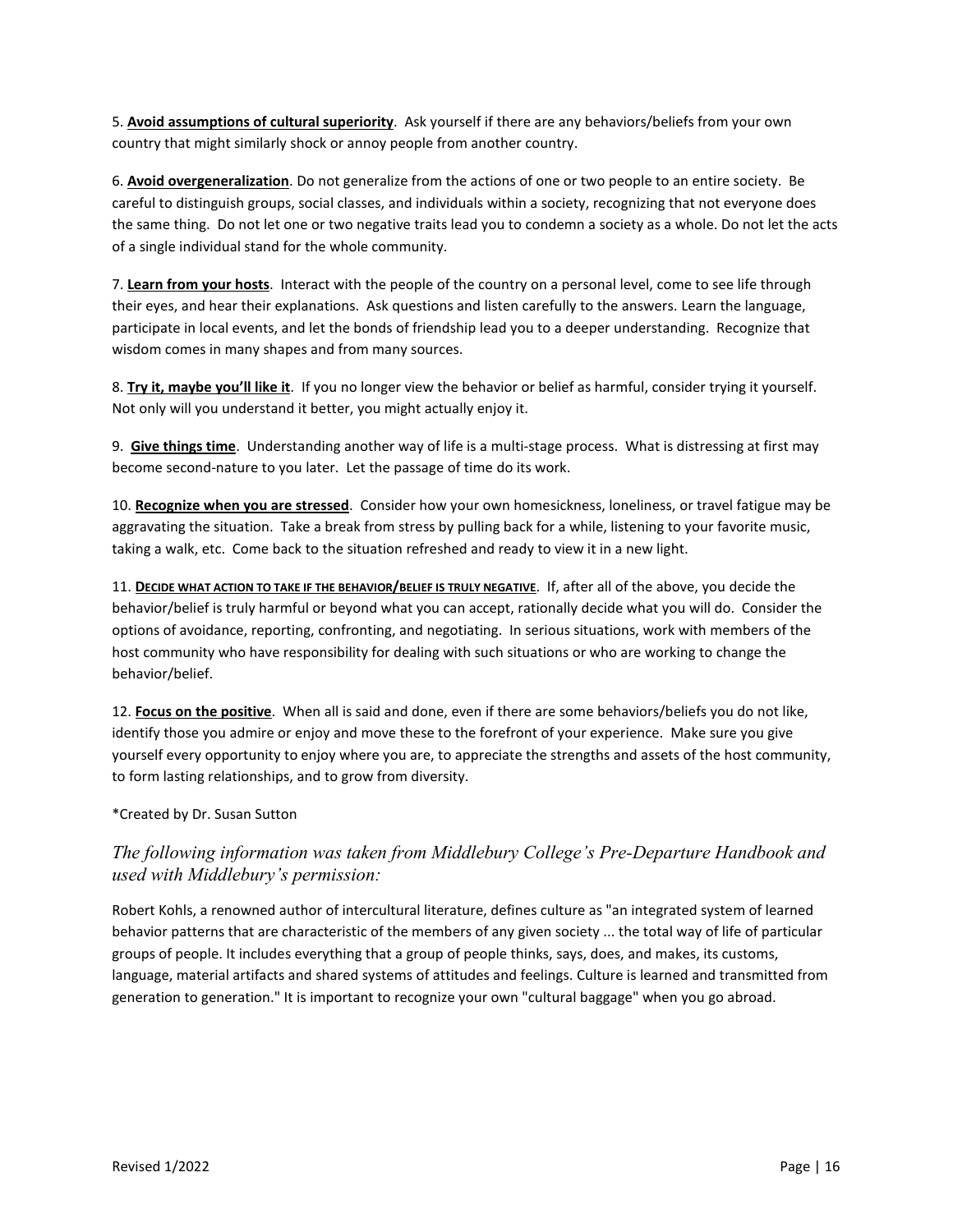# <span id="page-17-0"></span>ETHICS OF PHOTOGRAPHY

As a global citizen, it is your responsibility to consider whether your photo is respectful to its subject(s). Before you take a photo, think about the following:

- **Does your photo feature children?** If so, did you get consent from the child's parent or guardian to take, share, and/or post the photo online? Think about how you would feel if a stranger from abroad was taking and sharing photos of your child without your knowledge or consent.
- **Have you considered the legality of photographing children?** (In some countries, posting photos of children online is illegal.)
- **If applicable, did the person/people in your photo give consent to be photographed?** Are they aware that you may be posting the photo online?
- **Is the photo respectful to the host country?**
- **Did you reflect on how others would view and interpret your photo?** Would anyone find the photo offensive in any way?

Please avoid posting photos that stereotype, exploit, disrespect, or make false generalizations about the host country, its people, and/or its culture.

# <span id="page-17-1"></span>PERSONAL INVENTORY

Study, travel or work abroad is a whole-person experience. The parts of your identity that make you unique inevitably become part of your experience abroad. Time abroad often facilitates personal reflection and teaches people as much about themselves as it does about other people. Before you go, you will want to consider how your identity might affect, or be affected by, your experience abroad. See the list below and resources it directs you to.

# GENDER

Gender is a characteristic that can affect your experience abroad. Both women and men are often particularly aware of gender-based treatment in a foreign culture that differs from their home culture. It's good to talk with someone who has spent time in your host country about these differences before you go. For women who have concerns about sexual harassment, safety, or social expectations, there are a number of books devoted to these issues such as *A Journey of One's Own: Uncommon Advice for the Independent Woman Traveler* (by Thalia Zepatos, 1996); *Travelers' Tales: Gutsy Women, Travel Tips, and Wisdom for the Road* (by Marybeth Bond, 1996); *Gutsy Women: More Travel Tips and Wisdom from the Road* (by Marybeth Bond, 2001); and *Safety and Security for Women Who Travel* (Travelers' Tales Guides; by Sheila Swan and Peter Laufer, 1998).

For more information and resources consul[t https://overseas.iu.edu/planning/expectations/index.html](https://overseas.iu.edu/planning/expectations/index.html)

Race, Ethnicity, Minority or Majority Status

Because of your race or ethnicity, you may be accorded different privileges or experience different barriers abroad than those you experience at home. Different cultures define "race" and "ethnicity" differently, create different categories, and expect different things of people within these categories. Consult [http://abroad.iupui.edu/before](http://abroad.iupui.edu/before-apply/what-to-expect.html)[apply/what-to-expect.html](http://abroad.iupui.edu/before-apply/what-to-expect.html) for more information.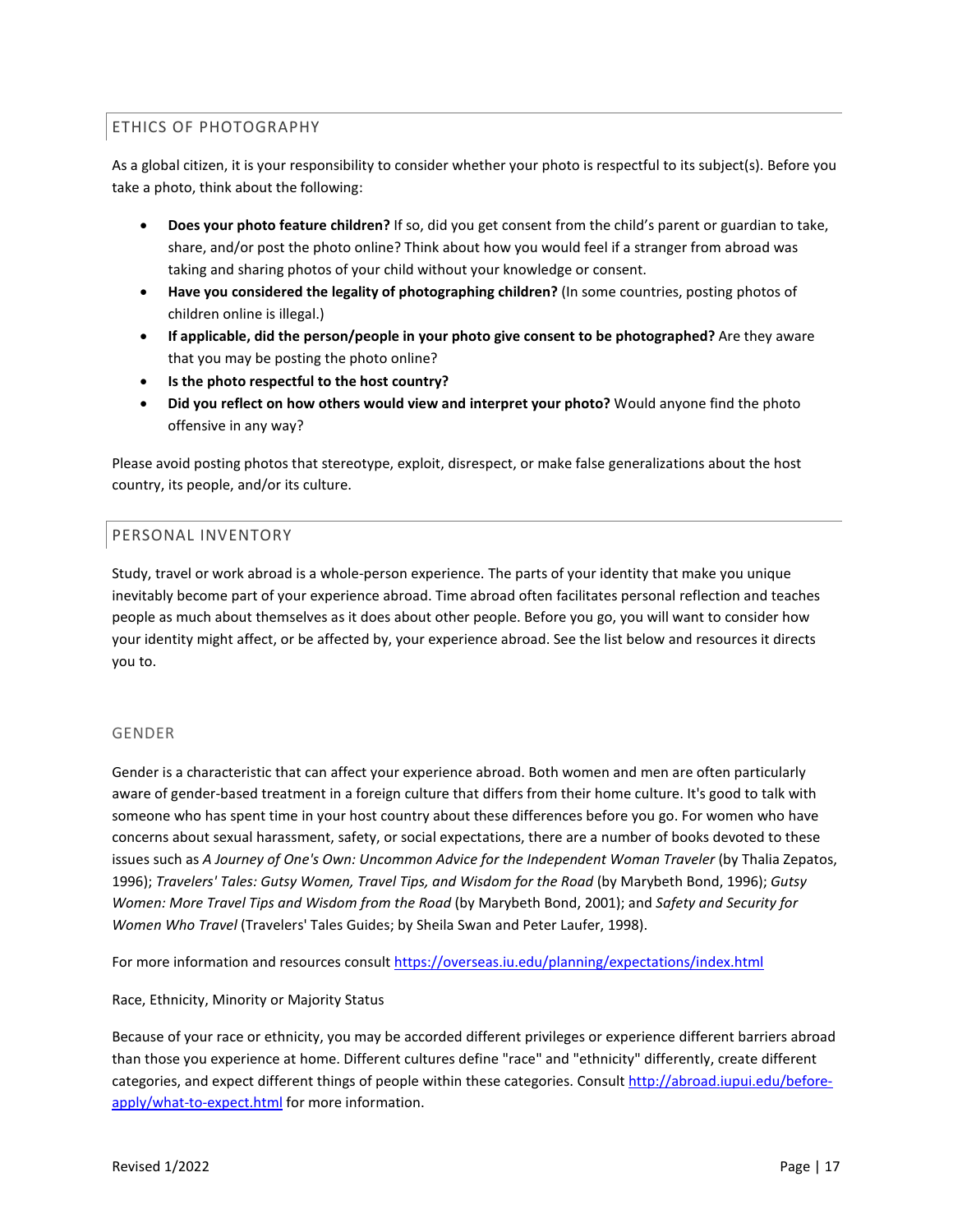# CLASS

Overseas you may experience class issues differently than you do at home. In certain contexts, working class Americans may be considered rich. In other contexts, upper-middle class Americans may be considered poor. Certain cultures have more rigidly defined or more openly articulated ideas about class than those in the United States. Think about who you will be meeting as a student engaged in higher learning in your host country. Think about who you would like to meet during your semester or year abroad.

# SEXUAL ORIENTATION

Depending on your sexual orientation you may be granted different privileges or encounter different challenges abroad than at home. At the same time, while overseas, people often examine, or reexamine, questions of sexual identity because of increased personal freedom or increased time for personal reflection. Since many ideas we have about sexual orientation and sexuality are culturally-based, students need to be aware of how this will affect their relationships with host nationals, cultural adjustment and reentry, and the overall study abroad experience. Please feel free to talk with the staff of International Programs and Off-Campus Study about this issue and/or consult <http://abroad.iupui.edu/before-apply/what-to-expect.html>

# RELIGION

People around the world have different ideas and expectations regarding religion. To be respectful of others, it is important to learn as much as possible about the religious beliefs, practices and norms of the area to which you are traveling. You may also want to research whether or not people of your faith meet and practice in the place you are going.

#### DISABILITY

Travel is always a challenge to a person's problem-solving abilities; this is no different for a person with a disability. People with disabilities not only meet these challenges, but some people have written about their experiences, making it easier for the travelers who follow them. While overseas, people with disabilities will likely find some things inaccessible, but preparation and persistence can help. Mobility International USA (phone/TTY: 541-343 1284; [www.miusa.org\)](http://www.miusa.org/) is an excellent resource on travel for people with physical disabilities.

#### LEARNING STYLE

You will probably find that the teaching styles and the learning expectations at higher education institutions in your host country are different from those at U.S. institutions. Classes in many other countries are often more formal, consisting almost entirely of lecture with little interaction between students and professors. Research the system of education in your host country before your departure. Be prepared to be an active participant in your learning. Talk with students who have studied abroad in your host country about these issues.

# DIETARY CONCERNS

In the United States, we live in a society which offers a wide range of food choice. When traveling abroad, it is sometimes difficult to maintain a particular diet (for example, a vegetarian or medically-restricted diet).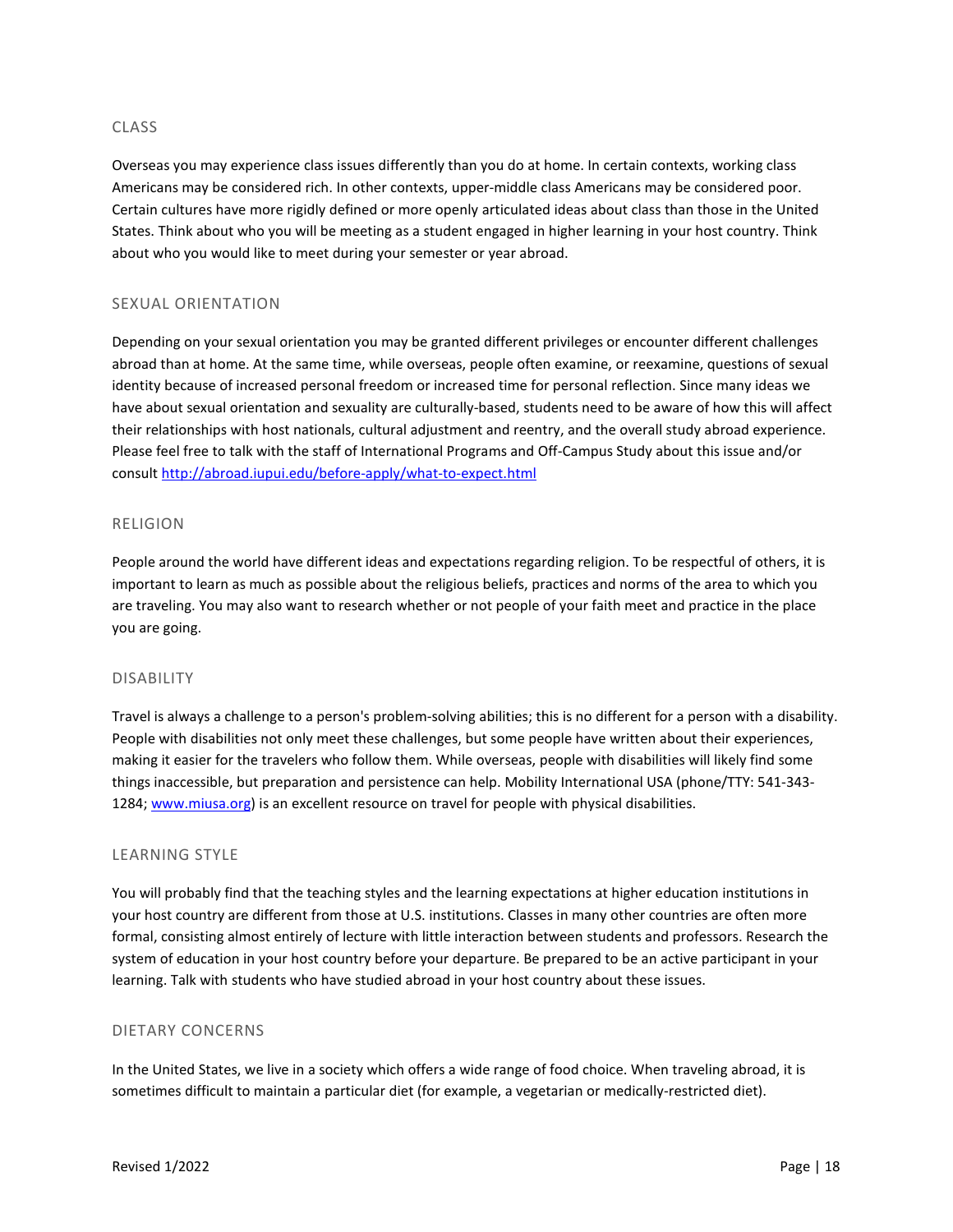Vegetarianism can mean a variety of things to different people. Think carefully about how your food choices might affect your friends who invite you to dinner, your homestay family, or students with whom you cook in the residence halls. Prepare yourself for societies in which ingredients are rarely listed on packaging.

# SUSTAINABILITY

Depending on your chosen destination, you may find that your host community is more directly impacted by climate change, and/or more locally engaged wit[h U.N. Sustainability](https://sdgs.un.org/goals) efforts than here at home. Be mindful of local efforts to work toward sustainability so that you are a welcome visitor. You may notice these differences in the expectation that you comply with strict recycling requirements in your housing, consciously use limited utilities, and utilize more public transportation than you do at home. Be on the lookout for other ways your host community is helping to combat climate change and work toward sustainability. What ideas and experiences can you bring home and introduce to our community after your program?

# HEALTH

Because an experience abroad can be physically, mentally and emotionally demanding, think carefully about your health. A certain amount of stress due to culture shock and a change in living conditions is a normal part of an experience abroad. In some cases, such stress may aggravate an illness you have under control at home. You may also have concerns about health care facilities and insurance. Discuss any physical or mental health concerns with your doctor or counselor and your program leader. Work with them to make a plan for how you will manage your health abroad.

# SMOKING

While there is currently a strong movement in the United States against smoking in public places, the situation in many other countries is quite different. While abroad, you may encounter more second-hand smoke than you are used to, with smokers showing little concern about whether or not it bothers you (for example, in restaurants or on trains).

# <span id="page-19-0"></span>BEING AN AMERICAN ABROAD

As with any of the previously mentioned identity issues, there are many stereotypes that exist, and Americans are not excluded from this. Frequently, the stereotype of the American is not at all flattering, and can include characteristics such as:

- arrogant patriotism (the "ugly American" who expects everyone to speak English)
- loud and overly friendly behavior
- drunkenness
- immature behavior
- obsessed with being hard working
- wealthy
- ignorant of other countries
- promiscuous
- always in a hurry

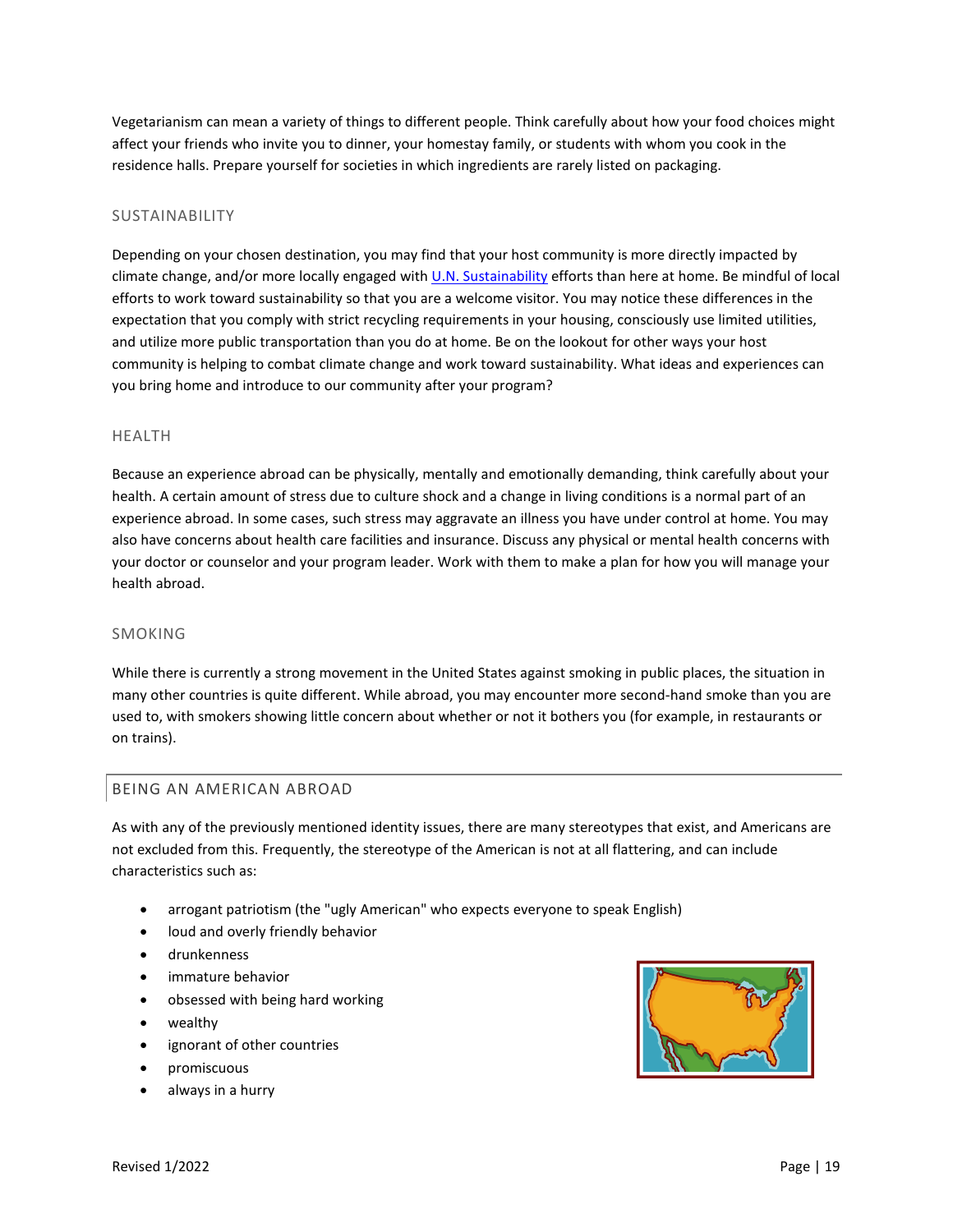It is up to you to behave in a way that will show the people in your host country that these are in many ways unjustified stereotypes that cannot be applied arbitrarily, at least to you.

It is important, however, to recognize your "Americanness" and to think about what cultural baggage you will be carrying abroad. To help you think about this, Kohls has developed a list of 13 commonly held American values. See if you recognize yourself in any of these values, and think about the fact that some cultures have values that are diametrically opposite to these American values.

Personal control over the environment - Americans do not generally believe in the power of fate; they see this as superstitious and reflective of an unwillingness to take initiative. Life's problems tend to be viewed as coming from one's laziness or unwillingness to take responsibility, rather than from bad luck.

Change - Americans tend to see change as good, leading to development, improvement, and progress. More traditional cultures see change as destructive; they value stability and tradition.

Time - Time is of utmost importance to Americans. Time is something to be on, kept, filled, saved, lost, wasted, and even killed. Americans tend to be more concerned with getting things done on time than they are with interpersonal relationships. Americans stop discussions abruptly in order to make appointments on time and to be productive.

Equality and fairness - Equality is so valued in American culture that it is seen as having a religious basis. At least in theory, Americans believe that all people are created equal and that everyone should have equal opportunities.

Individualism and interdependence - Americans tend to view themselves as highly individualistic and resist being thought of as part of any homogenous group. Individualism leads to privacy, which most Americans highly value. It is interesting to note that the word for "privacy" does not even exist in many non-Western languages.

Self-help and initiative - Americans tend to take credit for accomplishments as individuals, and they tend to value the "self-made" man or woman.

Competition - Americans tend to believe that competition brings out the best in people, and "free enterprise" is valued in many areas of life.

Future orientation - Americans tend to value the future, devalue the past, and to an extent, are unaware of the present. Many Americans work so hard and think so much about their future that a perfectly happy present often goes unnoticed.

Action/work orientation - Americans tend to see any action as superior to inaction. Americans tend to schedule an active life and schedule in time for relaxation. Often the first question people ask each other when meeting is, "What do you do?" meaning what is their profession.

Informality - Americans are more informal than many other cultures. For example, many Americans call their bosses by their first names, dress is more casual attire, even at formal events, and even greetings are casual (e.g., "Hi" rather than, "Hello, how are you?").

Directness, openness, and honesty - Americans tend to prefer the direct approach to delivering information, no matter how unpleasant. Americans tend to see honesty as most important, and anyone who uses an intermediary to deliver unpleasant information is seen as manipulative and untrustworthy.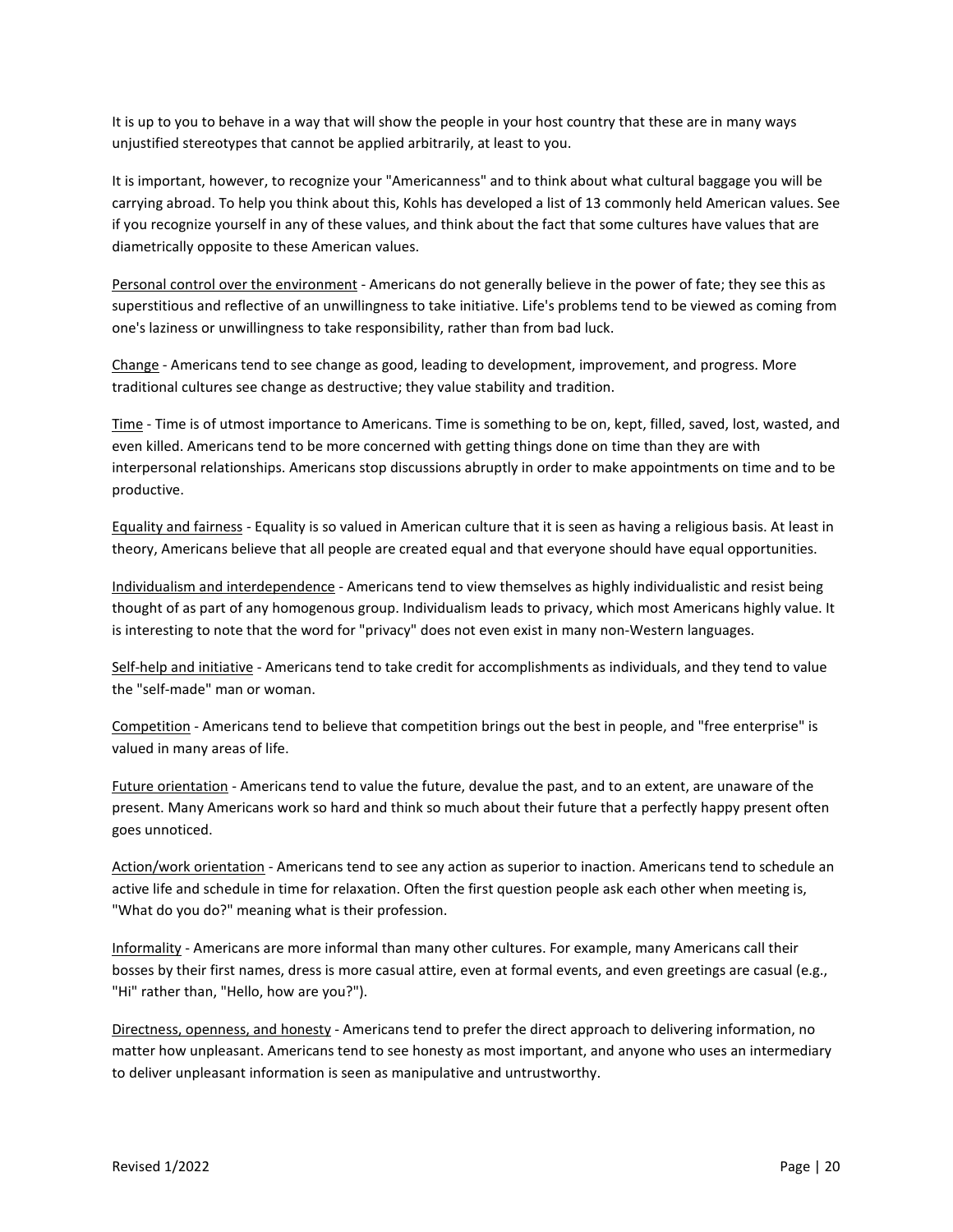Practicality and efficiency - The reputation of Americans is practical and efficient. They tend to value rational and objective decisions over emotional and subjective ones, and the pragmatic approach is the overwhelming philosophy.

Materialism and acquisitiveness - Foreigners tend to consider Americans to be very materialistic. Americans tend to give high priority to obtaining, maintaining, and protecting material objects, and they value newness and innovation.

# <span id="page-21-0"></span>DEALING WITH ANTI-AMERICAN SENTIMENT

There may be times when you feel as though you are being attacked personally for being an American. Sometimes you will be expected to answer questions about American foreign policy and to justify the actions of your government with which you may or may not agree. There is no right or wrong way to deal with anti-American slurs or suggestions, and you will certainly develop your own strategy for addressing these issues. However, some suggestions are not to reinforce the negative American stereotypes with your own behavior, and to try to understand the motives of the person criticizing you and your country. Ask more questions to try to understand why the person believes what s/he does. Most importantly, remain tolerant and avoid becoming defensive; keep an open mind and use the experience to learn about yourself and about cultural differences.

Particularly in the post-9/11 environment, students are encouraged to prepare themselves for conversations about U.S. foreign policies and the reasons behind them by brushing up on American political and cultural history. It is also critical to understand the current U.S. foreign policy towards the country you will be studying in, as well as that country's current political climate. A well-informed student will be better able to engage himself/herself thoughtfully in conversations with host country nationals rather than taking criticism of U.S. policy as a personal attack or insult.

# <span id="page-21-1"></span>BEING AN INTERNATIONAL STUDENT IN THE U.S. AND THEN GOING ABROAD

Studying abroad affords you advantages over your U.S. counterparts. Having left your home country to study abroad in the U.S., you've already learned how to adjust to a new culture, educational system, and language. Your skills and experience may help you to enjoy a relatively smooth transition into your new host culture and university setting. However, please keep in mind that you may still experience culture shock, feelings of isolation, or adjustment difficulties.

# <span id="page-21-2"></span>CROSS-CULTURAL ADJUSTMENT

Because of the cultural differences you will encounter, as well as the cultural baggage that you will inevitably take with you abroad, you will certainly encounter some adjustment issues. This is nothing to fear, and indeed it is a normal and common part of the process. It should help you to know a little bit about what you may experience.

Upon arrival in the host country, many students go through an initial phase of euphoria and excitement, sometimes known as the "honeymoon phase." You will probably be very excited by the newness of your surroundings and things that appear unusual will be interesting. Sometimes students in this first stage have a false sense of security, so it is especially important to keep safety precautions in mind. After this initial period wears off, it is common to feel that your usual ways of dealing with things and your habits and routines do not work in your host country. There are endless subtle cultural differences, and the most minor tasks may seem major. For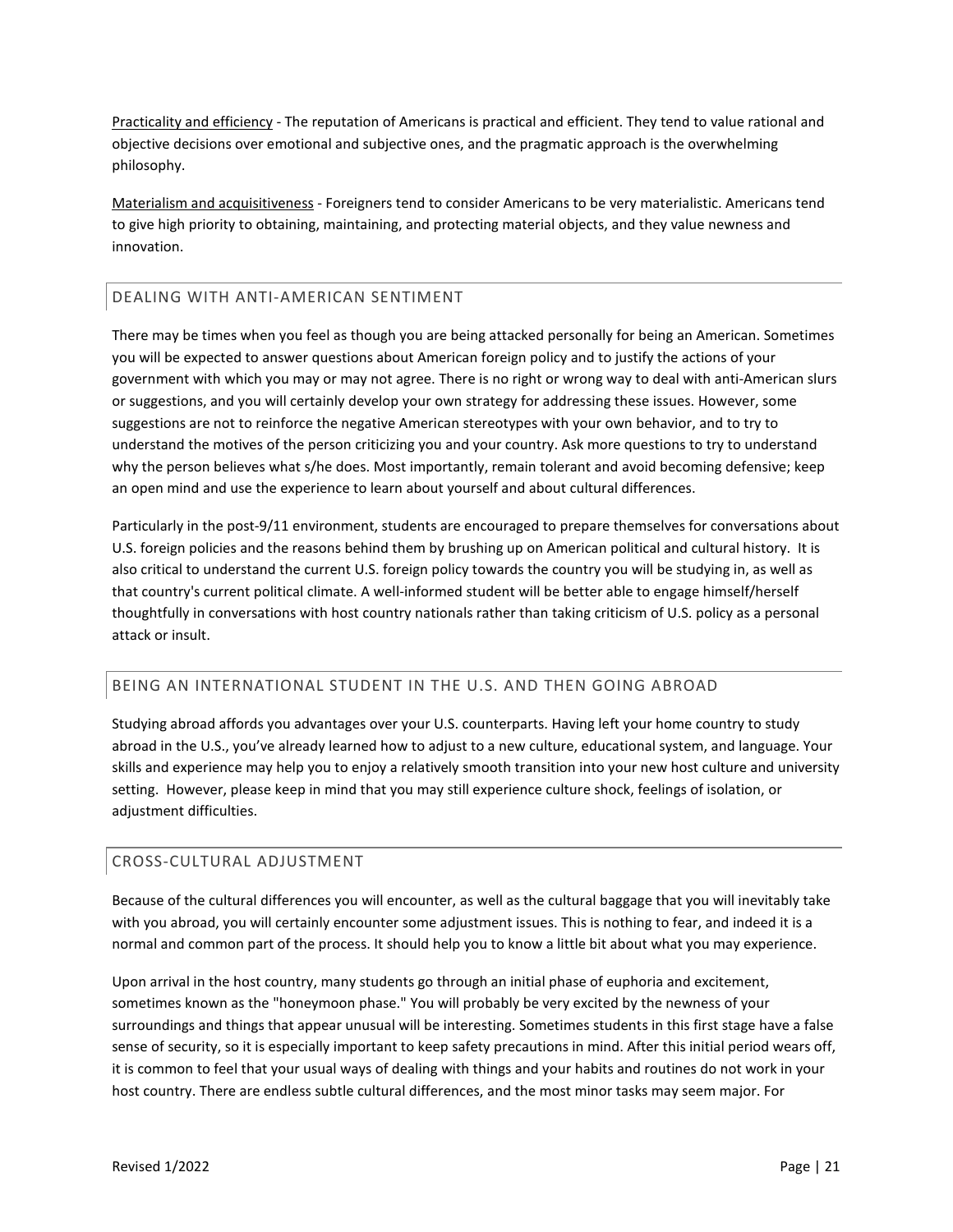example, you may encounter difficulties with language, housing, money, transportation, food, recreation, and even health. You may begin to feel like an outsider, things may seem confusing and frustrating, and you may even start to feel a little depressed. This psychological disorientation is what is often referred to as "culture shock."



Based on Oberg (1960) and Gallahorn & Gallahorn (1963)

There is no right or wrong way to deal with culture shock, but the most important thing is to be aware that this is a very normal phenomenon, so recognizing and accepting its existence is an important first step. It is suggested that you avoid seeking out other disgruntled or unhappy people, and do not isolate yourself. Do not sit around criticizing the culture and being negative; this will just prolong your gloom. Keep busy, set goals for yourself, and try not to be judgmental. Be aware that the problems probably are not so much with your surroundings, but with your own adjustment to it. In time, the negative symptoms of culture shock will disappear, and you will certainly adjust. Kohls states that, "Culture shock is in some degree inevitable . . . and is the occupational hazard of overseas living through which one has to be willing to go in order to enjoy the pleasures of experiencing other countries and cultures in depth."

How to Cope with Culture Shock Be aware that it does exist. Remember that the problem isn't with "them," but with you. Don't think that you are "strange" or "abnormal." While sometimes difficult, remember that culture shock can leave you with broader perspectives, deeper insights, and wider tolerance. Don't sit around being negative and critical—go out and do something. Look for the best, not the worst. Before you go abroad, learn as much as you can about your host country. Keep an open mind. Practice laughing at yourself.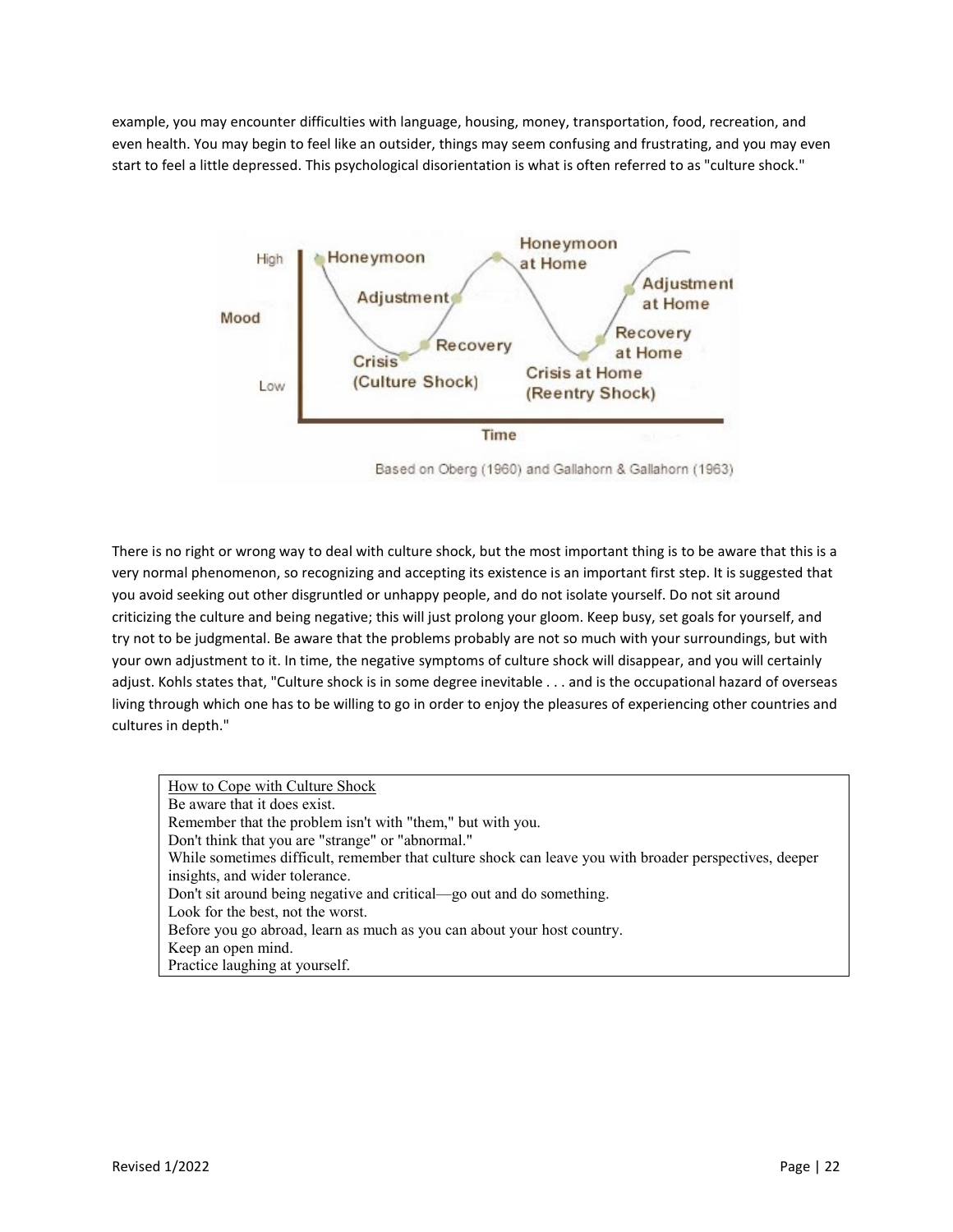# <span id="page-23-0"></span>SAFETY ABROAD

As a foreigner, you can feel very vulnerable in your new environment. The more prepared you are for unexpected situations, the better you will be able to cope with them. *Use your own judgment but stay aware.*

The IUPUI Study Abroad Office recommends that students follow these suggestions:

# <span id="page-23-1"></span>COMMUNICATION:

- Try not to travel alone and notify others when you do
- Memorize the local emergency numbers
- Carry a fully-charged cell phone at all times
- Learn a few phrases in the local language (e.g. "help!" "May I please use your phone?")
- Carry emergency card with you

# <span id="page-23-2"></span>IN-COUNTRY BEHAVIOR:

- Read and behave in accordance with any safety and/or emergency protocols set out by IU policy and the policies of your program director. For IU policy information see this link: https://overseas.iu.edu/policies/index.html
- Don't wear expensive jewelry while traveling. Leave irreplaceable items at home.
- Carry a copy of the photograph page of your passport with you.
- Travel light. You can move more quickly and are less likely to set your luggage down, leaving it unattended.
- Avoid crowds or moving about the city in large groups of readily identifiable Americans.
- Maintain a low profile while in the host country; including adopting more regionally appropriate dress standards, speech patterns and behavior.
- Avoid locations known to be common gathering points for US citizens (including bars, restaurants, nightclubs, etc.).
- Avoid discussing politics or government/regulatory policies.
- Avoid public demonstrations and other civil disturbances.
- Don't use shortcuts, narrow alleys or poorly-lit streets. Try not to travel alone at night.
- Avoid carrying large amounts of cash and withdraw money only as you need currency. Carry small bills in different places on your body. Use a pouch that can be hidden under your clothes.
- Carry the following phone numbers and email addresses at all times:
	- o Family at home and work
	- o Study abroad program resident director, IUPUI International Office emergency contact numbers, or, if applicable, contact numbers for the foreign university international student office.
	- o U.S. Embassy and/or local Consulate in any country you visit
	- o Local police and fire service
	- o Medical facilities
	- o Your hotel, host family, residence hall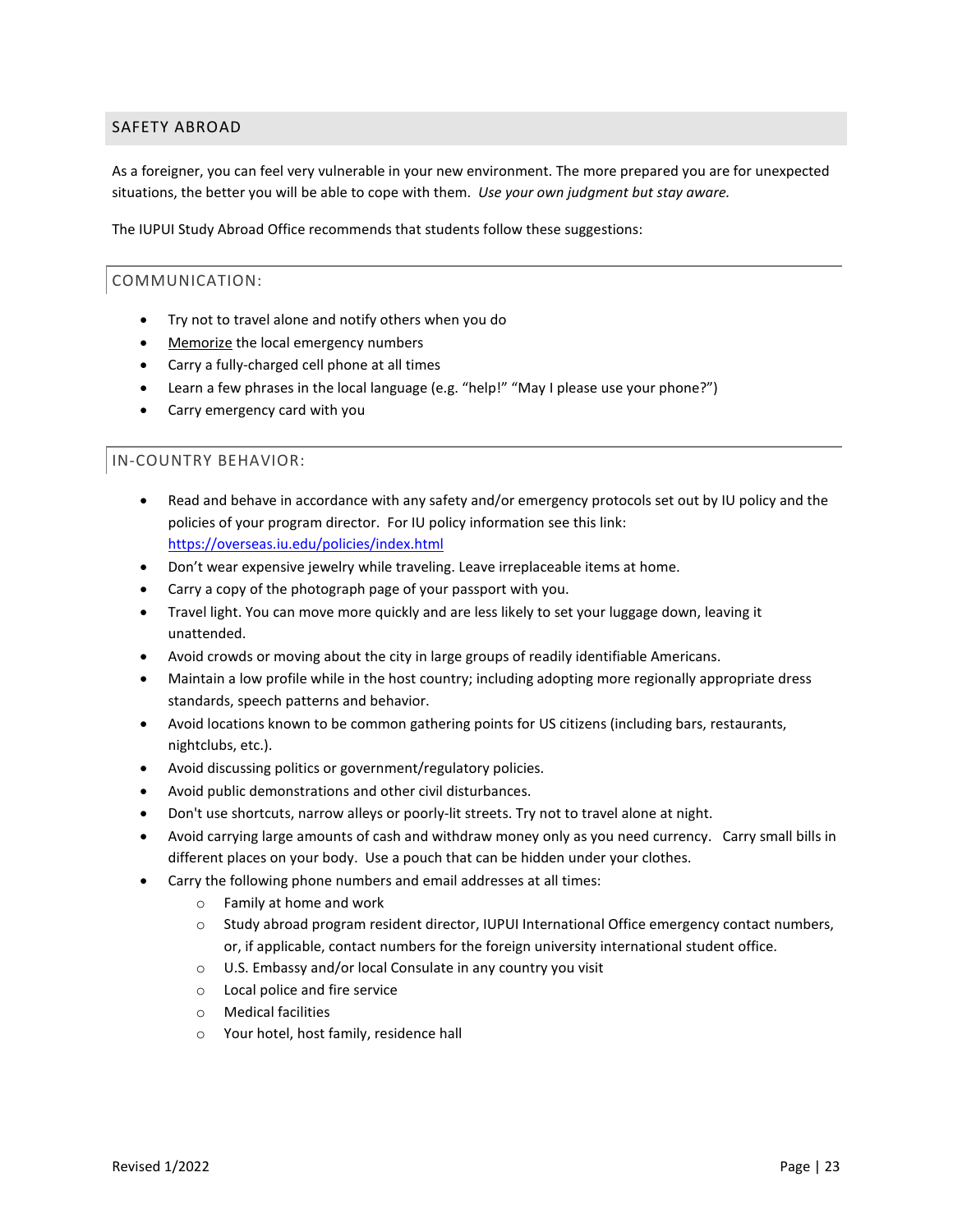# <span id="page-24-0"></span>BE INFORMED:

- Know the local laws. When you are in a foreign country, you are subject to its laws.
- Monitor and assess safety issues in the region and country in which you are studying by
	- o periodically checking the [US Department of State consular information sheets and travel](http://www.travel.state.gov/)  [advisories](http://www.travel.state.gov/) [\(https://travel.state.gov/content/passports/en/alertswarnings.html\)](https://travel.state.gov/content/passports/en/alertswarnings.html)
	- o reading local [newspapers](http://newslink.org/) and [guidebooks](http://www.travel.roughguides.com/default.html)
	- o reading the provided pre-departure materials
- Develop a personal Emergency Action Plan
	- $\circ$  In preparation for your experience abroad every traveler is encouraged to develop a Personal Emergency Action Plan in case something unexpected occurs while you are traveling.

The Center for Global Education has produced a comprehensive on-line safety handbook that may be a good resource for you. It is available at: [www.studentsabroad.com.](http://www.studentsabroad.com/)

# <span id="page-24-1"></span>WATER SAFETY ABROAD

- Exercise caution when walking near the water's edge.
- NEVER swim after consuming alcohol or food.
- Never swim alone.
- Swim within your depth and parallel to the shore.
- Always swim, or surf, in areas patrolled by lifeguards.
- Swim in the designated swimming area when bathing in the sea.
- Obey all the usual safety rules that apply in any properly run pool e.g. no running, no running dives, no horseplay etc.
- Ensure that you do not dive into shallow water.
- •

# <span id="page-24-2"></span>**RETURNING HOME**

# <span id="page-24-3"></span>U.S. CUSTOMS

When you come back to the United States, you must pass through U.S. Customs. You will be asked to declare the value of the items that you purchased abroad and are bringing back to the US. Certain items are illegal to bring into the United States, and some require that you pay an import tax or duty. For additional information on U.S. Customs requirements, please see the following website:

<https://travel.state.gov/content/passports/en/go/customs.html>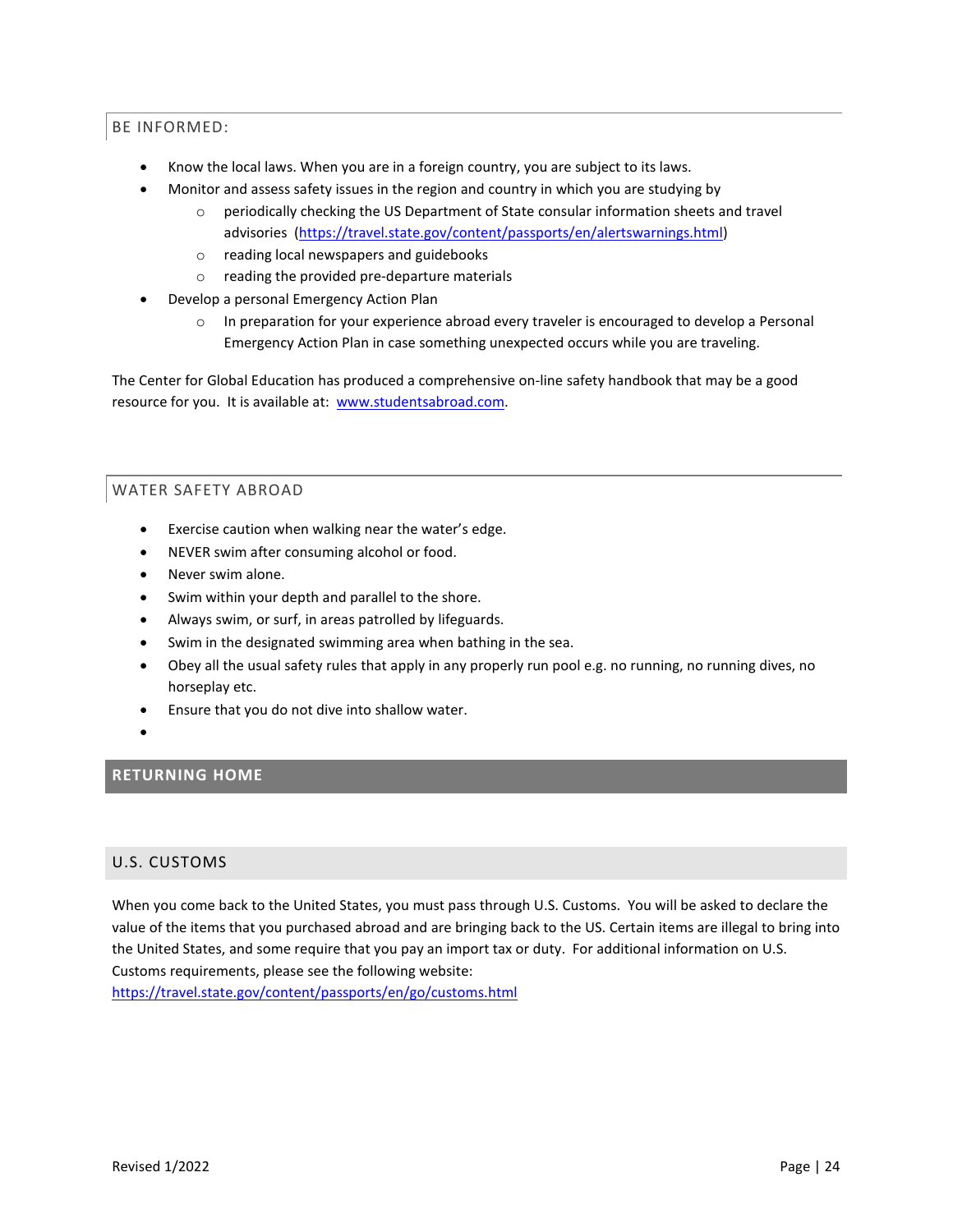# <span id="page-25-0"></span>REVERSE CULTURE SHOCK

When you return to the U.S., you may experience "reverse culture shock" as you try to re-adapt to your own culture. Many students thoroughly prepare for entering the new culture but leave little time in preparing themselves for their return home. No one experiences this process in exactly the same way. It is helpful to talk with friends and family about your feelings, to keep in contact with those far away, and give yourself time to make the adjustments. The following tips should help you deal with your culture shock:

- *Talk with others who can relate to you about your experience:* Not everyone you talk to will understand the depth of your cultural experience which can be both frustrating and discouraging. Talking with people who have spent time abroad are more likely to understand and relate to the feelings you may be experiencing. Feel free to stop in the Study Abroad Office to talk about anything. Everyone in the office has spent time abroad and would be more than willing to listen.
- *Keep in touch with overseas peers:* Sometimes the only people you feel can really understand you are the peers who you studied abroad with. Give them a call or write a letter about what you are going through. Odds are they are experiencing similar feelings.
- *Write about your international experience:* Putting your thoughts and feelings down on paper can be both therapeutic and help you process your thoughts by giving you times to reflect on your experience.
- *Stay internationally stimulated:* There are many international activities happening on campus and around Indianapolis at any given time.
	- $\triangleright$  A great way to mix with individuals from different cultures is to live in the IUPUI International House. To find out more, please visit the following link: [http://international.iupui.edu/indianapolis/housing/international-house.html.](http://international.iupui.edu/indianapolis/housing/international-house.html)
	- In the mood for ethnic food? [www.indyethnicfood.com](http://www.indyethnicfood.com/) has an extensive list of ethnic restaurants in Indianapolis.
	- $\triangleright$  The Nationalities Council of Indiana provides a thorough list of international activities happening around Indiana. For more information, for more information visit: [www.nationalitiescouncil.org/](http://www.nationalitiescouncil.org/)
	- $\triangleright$  For more information on what you can do to keep your study abroad experience alive once you've returned, visit: [abroad.iupui.edu/returned/](http://abroad.iupui.edu/returned/)

# <span id="page-25-1"></span>TRANSFERRING CREDIT TO IUPUI

If you are participating on a non-IU program and receiving transfer credit, be sure to have your program or host university send your official transcript to the following address:

IUPUI Study Abroad Office 902 W. New York St., ES2129 Indianapolis, IN 46202-5197

Transcripts must be sent directly from the program or institution to IUPUI. (Note: this only applies to students who go on a program not administered by an IU Campus.)